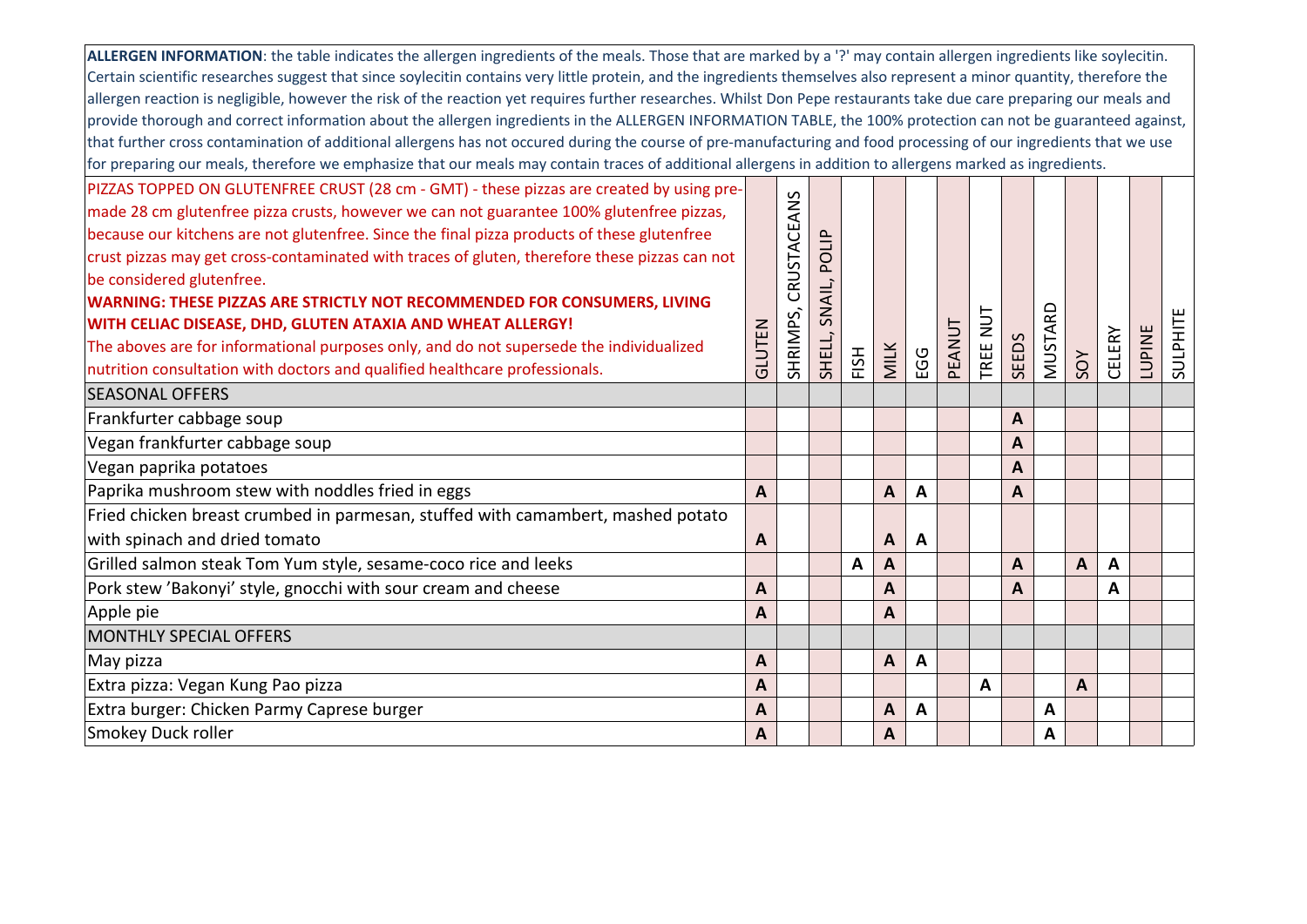| PIZZAS TOPPED ON GLUTENFREE CRUST (28 cm - GMT) - these pizzas are created by using pre-      |                  |             |        |              |                           |                |        |          |       |         |     |        |               |          |
|-----------------------------------------------------------------------------------------------|------------------|-------------|--------|--------------|---------------------------|----------------|--------|----------|-------|---------|-----|--------|---------------|----------|
| made 28 cm glutenfree pizza crusts, however we can not guarantee 100% glutenfree pizzas,      |                  | CRUSTACEANS |        |              |                           |                |        |          |       |         |     |        |               |          |
| because our kitchens are not glutenfree. Since the final pizza products of these glutenfree   |                  |             |        |              |                           |                |        |          |       |         |     |        |               |          |
| crust pizzas may get cross-contaminated with traces of gluten, therefore these pizzas can not |                  |             | POLI   |              |                           |                |        |          |       |         |     |        |               |          |
| be considered glutenfree.                                                                     |                  |             |        |              |                           |                |        |          |       |         |     |        |               |          |
| WARNING: THESE PIZZAS ARE STRICTLY NOT RECOMMENDED FOR CONSUMERS, LIVING                      |                  |             | SNAIL, |              |                           |                |        |          |       |         |     |        |               |          |
| WITH CELIAC DISEASE, DHD, GLUTEN ATAXIA AND WHEAT ALLERGY!                                    |                  | SHRIMPS,    |        |              |                           |                | PEANUT | TREE NUT |       | MUSTARD |     |        |               | SULPHITE |
| The aboves are for informational purposes only, and do not supersede the individualized       | GLUTEN           |             | SHELL, | FISH         | <b>MILK</b>               | <b>EGG</b>     |        |          | SEEDS |         |     | CELERY | <b>LUPINE</b> |          |
| nutrition consultation with doctors and qualified healthcare professionals.                   |                  |             |        |              |                           |                |        |          |       |         | SOY |        |               |          |
| <b>TORTILLA ROLLS</b>                                                                         |                  |             |        |              |                           |                |        |          |       |         |     |        |               |          |
| Burgerrito                                                                                    | $\boldsymbol{A}$ |             |        |              | A                         |                |        |          |       |         |     |        |               |          |
| Caesar wrap with Camembert                                                                    | $\mathsf{A}$     |             |        | A            | A                         | $\mathbf{A}$   |        |          |       |         |     |        |               |          |
| Caesar wrap with chicken                                                                      | A                |             |        | A            | $\boldsymbol{\mathsf{A}}$ | A              |        |          |       |         |     |        |               |          |
| Caesar wrap with duck                                                                         | $\overline{A}$   |             |        | $\mathbf{A}$ | $\overline{A}$            | $\overline{A}$ |        |          |       |         |     |        |               |          |
| Caesar wrap with tuna                                                                         | A                |             |        | A            | A                         | A              |        |          |       |         |     |        |               |          |
| Fried chick & roll                                                                            | $\overline{A}$   |             |        |              | A                         | A              |        |          |       |         |     |        |               |          |
| Gyros roll                                                                                    | $\mathbf{A}$     |             |        |              | A                         |                |        |          |       |         |     |        |               |          |
| Mex beef tortilla                                                                             | A                |             |        |              | A                         |                |        |          |       |         |     |        |               |          |
| <b>PIADINAS</b>                                                                               |                  |             |        |              |                           |                |        |          |       |         |     |        |               |          |
| Piadina with ham and sour cream with garlic                                                   | $\mathbf{A}$     |             |        |              | A                         |                |        |          |       |         |     |        |               |          |
| Piadina with BBQ chicken and smoked cheese                                                    | $\overline{A}$   |             |        |              | A                         |                |        |          |       | A       |     |        |               |          |
| Piadina with cured ham                                                                        | $\boldsymbol{A}$ |             |        |              | A                         |                |        |          |       |         |     |        |               |          |
| <b>DPFC</b> piadina                                                                           | $\mathbf{A}$     |             |        |              | A                         | $\overline{A}$ |        |          |       |         |     |        |               |          |
| Gyros piadina                                                                                 | A                |             |        |              | A                         |                |        |          |       |         |     |        |               |          |
| <b>PIZZA</b>                                                                                  |                  |             |        |              |                           |                |        |          |       |         |     |        |               |          |
| Like in the movie pizza                                                                       | A                |             |        |              | A                         |                |        |          |       |         |     |        |               |          |
| I am Angry! Pizza                                                                             | $\overline{A}$   |             |        |              | $\overline{A}$            |                |        |          |       |         |     |        |               |          |
| Chicken BBQ pizza                                                                             | $\mathbf{A}$     |             |        |              | A                         |                |        |          |       | A       |     |        |               |          |
| Buffalo mozzarella and cured ham pizza                                                        | $\boldsymbol{A}$ |             |        |              | A                         |                |        |          |       |         |     |        |               |          |
| Meat with meat pizza                                                                          | A                |             |        |              | $\overline{A}$            |                |        |          |       |         |     |        |               |          |
| Tuna pizza                                                                                    | A                |             |        | A            | A                         |                |        |          |       |         |     |        |               |          |
| Capricciosa                                                                                   | $\boldsymbol{A}$ |             |        |              | A                         |                |        |          |       |         |     |        |               |          |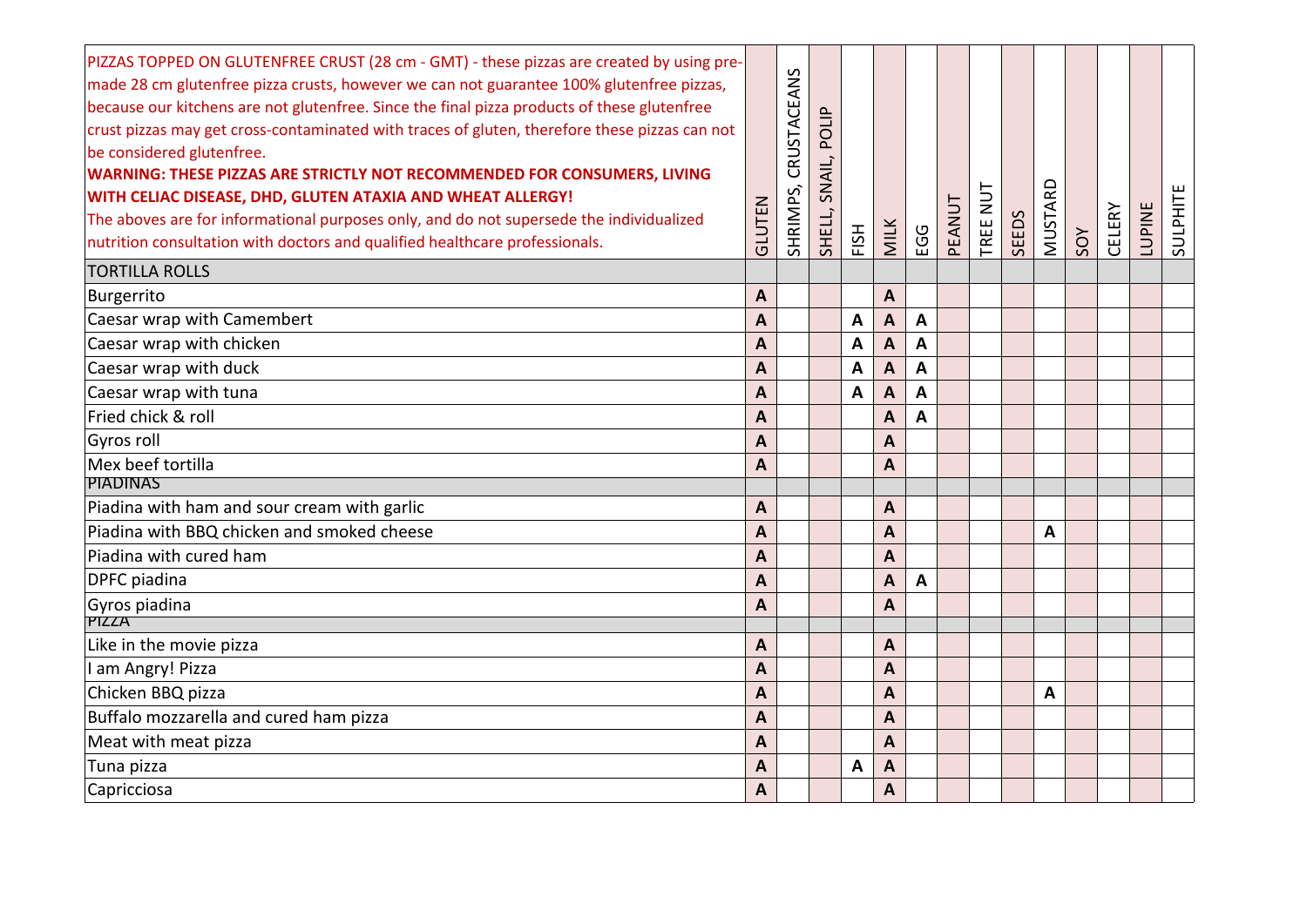| PIZZAS TOPPED ON GLUTENFREE CRUST (28 cm - GMT) - these pizzas are created by using pre-<br>made 28 cm glutenfree pizza crusts, however we can not guarantee 100% glutenfree pizzas,<br>because our kitchens are not glutenfree. Since the final pizza products of these glutenfree<br>crust pizzas may get cross-contaminated with traces of gluten, therefore these pizzas can not<br>be considered glutenfree.<br>WARNING: THESE PIZZAS ARE STRICTLY NOT RECOMMENDED FOR CONSUMERS, LIVING<br>WITH CELIAC DISEASE, DHD, GLUTEN ATAXIA AND WHEAT ALLERGY!<br>The aboves are for informational purposes only, and do not supersede the individualized<br>nutrition consultation with doctors and qualified healthcare professionals. | GLUTEN             | CRUSTACEANS<br>SHRIMPS, | POLIP<br>SNAIL,<br>SHELL, | FISH | <b>MILK</b>             | EGG | PEANUT | $\overline{u}$<br>TREE | <b>SEEDS</b> | MUSTARD | SOY | CELERY | <b>LUPINE</b> | SULPHITE |
|---------------------------------------------------------------------------------------------------------------------------------------------------------------------------------------------------------------------------------------------------------------------------------------------------------------------------------------------------------------------------------------------------------------------------------------------------------------------------------------------------------------------------------------------------------------------------------------------------------------------------------------------------------------------------------------------------------------------------------------|--------------------|-------------------------|---------------------------|------|-------------------------|-----|--------|------------------------|--------------|---------|-----|--------|---------------|----------|
| Baked in parmesan cheese pizza                                                                                                                                                                                                                                                                                                                                                                                                                                                                                                                                                                                                                                                                                                        | A                  |                         |                           |      | A                       |     |        |                        | A            |         |     |        |               |          |
| Double Yummies! Two sausages - two cheese pizza                                                                                                                                                                                                                                                                                                                                                                                                                                                                                                                                                                                                                                                                                       | $\mathbf{A}$       |                         |                           |      | A                       |     |        |                        |              |         |     |        |               |          |
| Chicken Carbonara pizza                                                                                                                                                                                                                                                                                                                                                                                                                                                                                                                                                                                                                                                                                                               | A                  |                         |                           |      | A                       |     |        |                        |              |         |     |        |               |          |
| Bellagio pizza                                                                                                                                                                                                                                                                                                                                                                                                                                                                                                                                                                                                                                                                                                                        | A                  |                         |                           |      | A                       | A   |        |                        |              |         |     |        |               |          |
| Tough Guy                                                                                                                                                                                                                                                                                                                                                                                                                                                                                                                                                                                                                                                                                                                             | A                  |                         |                           |      | A                       |     |        |                        |              | A       |     |        |               |          |
| <b>Bugac liver</b>                                                                                                                                                                                                                                                                                                                                                                                                                                                                                                                                                                                                                                                                                                                    | A                  |                         |                           |      | A                       |     |        |                        |              |         |     |        |               |          |
| Chicken taco                                                                                                                                                                                                                                                                                                                                                                                                                                                                                                                                                                                                                                                                                                                          | $\boldsymbol{A}$   |                         |                           |      | A                       |     |        |                        |              |         |     |        |               |          |
| Hungarian                                                                                                                                                                                                                                                                                                                                                                                                                                                                                                                                                                                                                                                                                                                             | A                  |                         |                           |      | A                       |     |        |                        |              |         |     |        |               |          |
| Garlic and sour cream                                                                                                                                                                                                                                                                                                                                                                                                                                                                                                                                                                                                                                                                                                                 | A                  |                         |                           |      | A                       |     |        |                        |              |         |     |        |               |          |
| Garlic - sour cream - chicken                                                                                                                                                                                                                                                                                                                                                                                                                                                                                                                                                                                                                                                                                                         | $\boldsymbol{A}$   |                         |                           |      | A                       |     |        |                        |              |         |     |        |               |          |
| Hawaii                                                                                                                                                                                                                                                                                                                                                                                                                                                                                                                                                                                                                                                                                                                                | A                  |                         |                           |      | A                       |     |        |                        |              |         |     |        |               |          |
| Chicken and sheep cheese                                                                                                                                                                                                                                                                                                                                                                                                                                                                                                                                                                                                                                                                                                              | $\overline{A}$     |                         |                           |      | A                       |     |        |                        |              |         |     |        |               |          |
| Jalapeno papa                                                                                                                                                                                                                                                                                                                                                                                                                                                                                                                                                                                                                                                                                                                         | A                  |                         |                           |      | A                       |     |        |                        |              |         |     |        |               |          |
| Pizza Bolognese                                                                                                                                                                                                                                                                                                                                                                                                                                                                                                                                                                                                                                                                                                                       | A                  |                         |                           |      | A                       |     |        |                        |              |         |     |        |               |          |
| Mexican                                                                                                                                                                                                                                                                                                                                                                                                                                                                                                                                                                                                                                                                                                                               | A                  |                         |                           |      | A                       |     |        |                        |              |         |     |        |               |          |
| Four-cheese ruccola                                                                                                                                                                                                                                                                                                                                                                                                                                                                                                                                                                                                                                                                                                                   | A                  |                         |                           |      | A                       |     |        |                        |              |         |     |        |               |          |
| Pepe Margherita                                                                                                                                                                                                                                                                                                                                                                                                                                                                                                                                                                                                                                                                                                                       | A                  |                         |                           |      | A                       |     |        |                        |              |         |     |        |               |          |
| Pizza a la gyros                                                                                                                                                                                                                                                                                                                                                                                                                                                                                                                                                                                                                                                                                                                      | A                  |                         |                           |      | A                       |     |        |                        |              |         |     |        |               |          |
| Rangers                                                                                                                                                                                                                                                                                                                                                                                                                                                                                                                                                                                                                                                                                                                               | A                  |                         |                           |      | A                       |     |        |                        |              |         |     |        |               |          |
| Hamshroom                                                                                                                                                                                                                                                                                                                                                                                                                                                                                                                                                                                                                                                                                                                             | $\overline{A}$     |                         |                           |      | $\overline{A}$          |     |        |                        |              |         |     |        |               |          |
| Son-go-ku                                                                                                                                                                                                                                                                                                                                                                                                                                                                                                                                                                                                                                                                                                                             | A                  |                         |                           |      | A                       |     |        |                        |              |         |     |        |               |          |
| Pepperoni                                                                                                                                                                                                                                                                                                                                                                                                                                                                                                                                                                                                                                                                                                                             | A                  |                         |                           |      | A                       |     |        |                        |              |         |     |        |               |          |
| Cheese lover                                                                                                                                                                                                                                                                                                                                                                                                                                                                                                                                                                                                                                                                                                                          | A                  |                         |                           |      | A                       |     |        |                        |              |         |     |        |               |          |
| Ham                                                                                                                                                                                                                                                                                                                                                                                                                                                                                                                                                                                                                                                                                                                                   | A                  |                         |                           |      | A                       |     |        |                        |              |         |     |        |               |          |
| Aphrodité                                                                                                                                                                                                                                                                                                                                                                                                                                                                                                                                                                                                                                                                                                                             | $\pmb{\mathsf{A}}$ |                         |                           |      | $\overline{\mathsf{A}}$ |     |        |                        |              |         |     |        |               |          |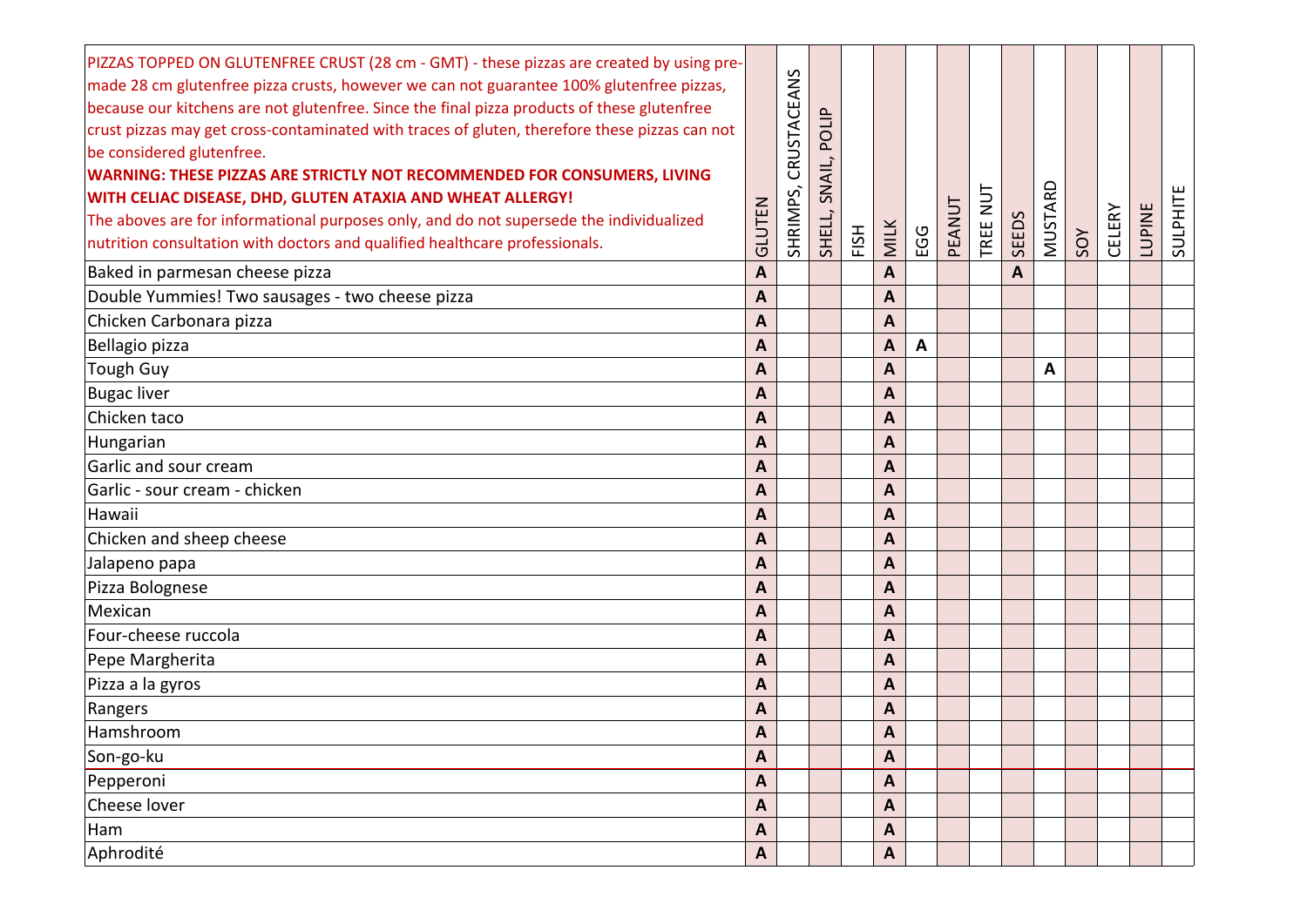| PIZZAS TOPPED ON GLUTENFREE CRUST (28 cm - GMT) - these pizzas are created by using pre-<br>made 28 cm glutenfree pizza crusts, however we can not guarantee 100% glutenfree pizzas,<br>because our kitchens are not glutenfree. Since the final pizza products of these glutenfree<br>crust pizzas may get cross-contaminated with traces of gluten, therefore these pizzas can not<br>be considered glutenfree.<br>WARNING: THESE PIZZAS ARE STRICTLY NOT RECOMMENDED FOR CONSUMERS, LIVING<br>WITH CELIAC DISEASE, DHD, GLUTEN ATAXIA AND WHEAT ALLERGY!<br>The aboves are for informational purposes only, and do not supersede the individualized<br>nutrition consultation with doctors and qualified healthcare professionals.<br><b>SOUPS</b> | GLUTEN | CRUSTACEANS<br>SHRIMPS, | POLIP<br>SNAIL,<br>SHELL, | FISH | <b>MILK</b> | EGG          | PEANUT | TREE NUT | <b>SEEDS</b> | MUSTARD | SOY | CELERY | <b>LUPINE</b> | SULPHITE |
|-------------------------------------------------------------------------------------------------------------------------------------------------------------------------------------------------------------------------------------------------------------------------------------------------------------------------------------------------------------------------------------------------------------------------------------------------------------------------------------------------------------------------------------------------------------------------------------------------------------------------------------------------------------------------------------------------------------------------------------------------------|--------|-------------------------|---------------------------|------|-------------|--------------|--------|----------|--------------|---------|-----|--------|---------------|----------|
| Don Pepe rich bouillon soup                                                                                                                                                                                                                                                                                                                                                                                                                                                                                                                                                                                                                                                                                                                           | A      |                         |                           |      |             |              |        |          |              |         |     |        |               |          |
| Cottage bean soup with smoked ham, vegetables and noodles                                                                                                                                                                                                                                                                                                                                                                                                                                                                                                                                                                                                                                                                                             | A      |                         |                           |      |             |              |        |          |              |         |     | A      |               |          |
| Minestrone soup with parmesan                                                                                                                                                                                                                                                                                                                                                                                                                                                                                                                                                                                                                                                                                                                         |        |                         |                           |      | A           |              |        |          |              |         |     | A      |               |          |
| Italian tomato soup with cheese                                                                                                                                                                                                                                                                                                                                                                                                                                                                                                                                                                                                                                                                                                                       | A      |                         |                           |      | A           |              |        |          |              |         |     | A      |               |          |
| Creamy raspberry soup with cottage cheese dumplings and roasted almonds                                                                                                                                                                                                                                                                                                                                                                                                                                                                                                                                                                                                                                                                               | A      |                         |                           |      | A           | A            |        | A        | A            |         |     |        |               |          |
| <b>DIPS</b>                                                                                                                                                                                                                                                                                                                                                                                                                                                                                                                                                                                                                                                                                                                                           |        |                         |                           |      |             |              |        |          |              |         |     |        |               |          |
| Chicken tenders crumbed with sesame seeds, served with hog tail fries, veggie sticks a A                                                                                                                                                                                                                                                                                                                                                                                                                                                                                                                                                                                                                                                              |        |                         |                           |      |             | A            |        |          | A            |         |     |        |               |          |
| Fried cheese sticks crumbed with sesame seeds, served with hog tail fries, veggie sticks A                                                                                                                                                                                                                                                                                                                                                                                                                                                                                                                                                                                                                                                            |        |                         |                           |      | A           | A            |        |          | A            |         |     | A      |               |          |
| Nachos Pack (tortilla chips, cheddar sauce, salsa sauce, jalapeno)                                                                                                                                                                                                                                                                                                                                                                                                                                                                                                                                                                                                                                                                                    |        |                         |                           |      | Α           |              |        |          |              |         |     |        |               |          |
| <b>SAUCES</b>                                                                                                                                                                                                                                                                                                                                                                                                                                                                                                                                                                                                                                                                                                                                         |        |                         |                           |      |             |              |        |          |              |         |     |        |               |          |
| <b>Blue cheese</b>                                                                                                                                                                                                                                                                                                                                                                                                                                                                                                                                                                                                                                                                                                                                    |        |                         |                           |      | A           |              |        |          |              |         |     |        |               |          |
| Green pea cream with basil                                                                                                                                                                                                                                                                                                                                                                                                                                                                                                                                                                                                                                                                                                                            |        |                         |                           |      |             |              |        |          |              |         |     |        |               |          |
| Extra hot                                                                                                                                                                                                                                                                                                                                                                                                                                                                                                                                                                                                                                                                                                                                             |        |                         |                           |      |             |              |        |          |              |         |     |        |               |          |
| Kentucky                                                                                                                                                                                                                                                                                                                                                                                                                                                                                                                                                                                                                                                                                                                                              |        |                         |                           |      |             |              |        |          |              |         |     |        |               |          |
| Honey-mustard                                                                                                                                                                                                                                                                                                                                                                                                                                                                                                                                                                                                                                                                                                                                         |        |                         |                           |      | A           | $\mathbf{A}$ |        |          |              | A       |     |        |               |          |
| Chili&garlic                                                                                                                                                                                                                                                                                                                                                                                                                                                                                                                                                                                                                                                                                                                                          | A      |                         |                           |      | A           |              |        |          |              |         |     |        |               |          |
| Salsa                                                                                                                                                                                                                                                                                                                                                                                                                                                                                                                                                                                                                                                                                                                                                 |        |                         |                           |      |             |              |        |          |              |         |     |        |               |          |
| Guacamole                                                                                                                                                                                                                                                                                                                                                                                                                                                                                                                                                                                                                                                                                                                                             |        |                         |                           |      | ?           |              |        |          |              |         |     |        |               |          |
| Cheddar                                                                                                                                                                                                                                                                                                                                                                                                                                                                                                                                                                                                                                                                                                                                               |        |                         |                           |      | A           |              |        |          |              |         |     |        |               |          |
| Garlic&sour cream                                                                                                                                                                                                                                                                                                                                                                                                                                                                                                                                                                                                                                                                                                                                     |        |                         |                           |      | A           |              |        |          |              |         |     |        |               |          |
| Tartar                                                                                                                                                                                                                                                                                                                                                                                                                                                                                                                                                                                                                                                                                                                                                |        |                         |                           |      | A           |              |        |          |              | A       |     |        |               |          |
| Caesar                                                                                                                                                                                                                                                                                                                                                                                                                                                                                                                                                                                                                                                                                                                                                | ?      |                         |                           |      | ?           |              |        |          |              |         | ?   |        |               |          |
| Pizza sauce                                                                                                                                                                                                                                                                                                                                                                                                                                                                                                                                                                                                                                                                                                                                           |        |                         |                           |      |             |              |        |          |              |         |     |        |               |          |
| <b>BBQ</b>                                                                                                                                                                                                                                                                                                                                                                                                                                                                                                                                                                                                                                                                                                                                            |        |                         |                           |      |             |              |        |          |              | A       |     |        |               |          |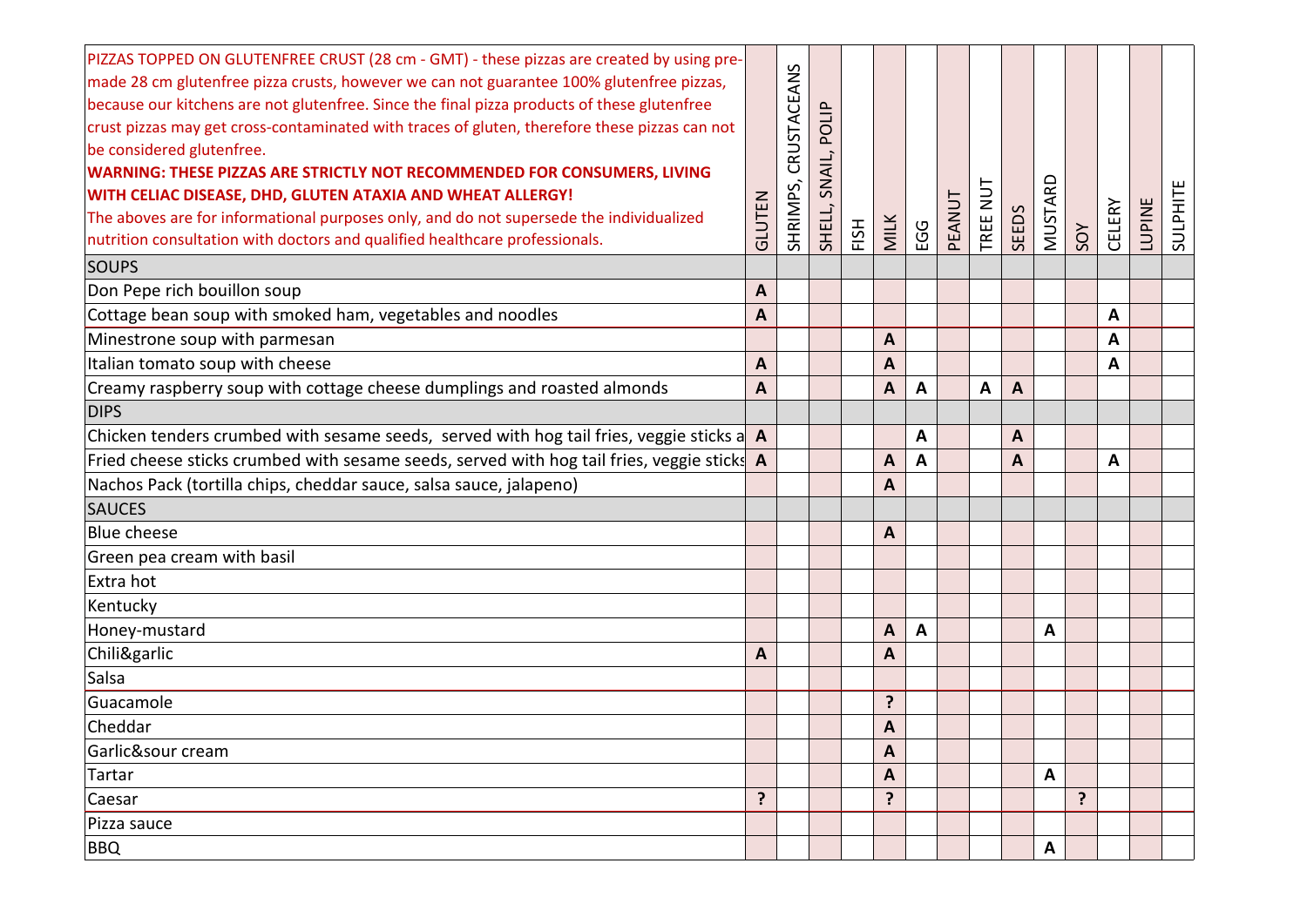| PIZZAS TOPPED ON GLUTENFREE CRUST (28 cm - GMT) - these pizzas are created by using pre-<br>made 28 cm glutenfree pizza crusts, however we can not guarantee 100% glutenfree pizzas,<br>because our kitchens are not glutenfree. Since the final pizza products of these glutenfree<br>crust pizzas may get cross-contaminated with traces of gluten, therefore these pizzas can not<br>be considered glutenfree.<br>WARNING: THESE PIZZAS ARE STRICTLY NOT RECOMMENDED FOR CONSUMERS, LIVING<br>WITH CELIAC DISEASE, DHD, GLUTEN ATAXIA AND WHEAT ALLERGY!<br>The aboves are for informational purposes only, and do not supersede the individualized<br>nutrition consultation with doctors and qualified healthcare professionals. | GLUTEN       | CRUSTACEANS<br>SHRIMPS, | POLIP<br>SNAIL,<br>SHELL, | FISH   | <b>MILK</b>               | EGG                     | PEANUT | $\overline{u}$<br>TREE | <b>SEEDS</b>   | MUSTARD | SOY            | CELERY       | <b>LUPINE</b> | SULPHITE |
|---------------------------------------------------------------------------------------------------------------------------------------------------------------------------------------------------------------------------------------------------------------------------------------------------------------------------------------------------------------------------------------------------------------------------------------------------------------------------------------------------------------------------------------------------------------------------------------------------------------------------------------------------------------------------------------------------------------------------------------|--------------|-------------------------|---------------------------|--------|---------------------------|-------------------------|--------|------------------------|----------------|---------|----------------|--------------|---------------|----------|
| Don Pepe<br><b>SALADS</b>                                                                                                                                                                                                                                                                                                                                                                                                                                                                                                                                                                                                                                                                                                             |              |                         |                           |        | A                         |                         |        |                        |                | A       |                |              |               |          |
| Ceasar salad with chicken                                                                                                                                                                                                                                                                                                                                                                                                                                                                                                                                                                                                                                                                                                             |              |                         |                           | ?      | $\overline{A}$            | $\overline{\mathsf{A}}$ |        |                        |                |         | ?              |              |               |          |
| Ceasar salad with tuna                                                                                                                                                                                                                                                                                                                                                                                                                                                                                                                                                                                                                                                                                                                | A<br>A       |                         |                           |        | $\mathbf{A}$              | A                       |        |                        |                | A       | ?              |              |               |          |
| Ceasar salad with shrimps                                                                                                                                                                                                                                                                                                                                                                                                                                                                                                                                                                                                                                                                                                             |              | A                       |                           | A<br>? | A                         | A                       |        |                        |                | Α<br>Α  | $\overline{ }$ |              |               |          |
| Greek salad                                                                                                                                                                                                                                                                                                                                                                                                                                                                                                                                                                                                                                                                                                                           |              |                         |                           |        | A                         |                         |        |                        |                |         |                |              |               |          |
| Grilled salmon salad                                                                                                                                                                                                                                                                                                                                                                                                                                                                                                                                                                                                                                                                                                                  | A            |                         |                           | A      |                           | A                       |        |                        | $\overline{A}$ |         |                |              |               |          |
| Hot chicken salad                                                                                                                                                                                                                                                                                                                                                                                                                                                                                                                                                                                                                                                                                                                     | A            |                         |                           |        | A                         |                         |        |                        |                |         |                |              |               |          |
| Don Pepe della casa - "Extra salad of the house"                                                                                                                                                                                                                                                                                                                                                                                                                                                                                                                                                                                                                                                                                      |              |                         |                           |        | A                         | A                       |        |                        |                | Α       |                |              |               |          |
| Smoked salmon salad                                                                                                                                                                                                                                                                                                                                                                                                                                                                                                                                                                                                                                                                                                                   |              |                         |                           | A      |                           |                         |        |                        |                |         |                | A            |               |          |
| Hawaiian chicken salad                                                                                                                                                                                                                                                                                                                                                                                                                                                                                                                                                                                                                                                                                                                |              |                         |                           |        | A                         | $\mathbf{A}$            |        |                        |                | Α       |                |              |               |          |
| Gherkins                                                                                                                                                                                                                                                                                                                                                                                                                                                                                                                                                                                                                                                                                                                              |              |                         |                           |        |                           |                         |        |                        |                |         |                |              |               |          |
| Cucumber salad with sour cream                                                                                                                                                                                                                                                                                                                                                                                                                                                                                                                                                                                                                                                                                                        |              |                         |                           |        | A                         |                         |        |                        |                |         |                |              |               |          |
| Cucumber salad                                                                                                                                                                                                                                                                                                                                                                                                                                                                                                                                                                                                                                                                                                                        |              |                         |                           |        |                           |                         |        |                        |                |         |                |              |               |          |
| Tomato salad                                                                                                                                                                                                                                                                                                                                                                                                                                                                                                                                                                                                                                                                                                                          |              |                         |                           |        |                           |                         |        |                        |                |         |                |              |               |          |
| <b>DELUXE SALADS</b>                                                                                                                                                                                                                                                                                                                                                                                                                                                                                                                                                                                                                                                                                                                  |              |                         |                           |        |                           |                         |        |                        |                |         |                |              |               |          |
| Viva Italia!                                                                                                                                                                                                                                                                                                                                                                                                                                                                                                                                                                                                                                                                                                                          | A            |                         |                           |        | A                         |                         |        | A                      | $\overline{A}$ |         |                | A            |               |          |
| Chicken salad with honey-mustard dressing                                                                                                                                                                                                                                                                                                                                                                                                                                                                                                                                                                                                                                                                                             | A            |                         |                           |        | A                         | $\mathbf{A}$            |        |                        |                | A       |                |              |               |          |
| Don Pepe Fried Chick & Salad                                                                                                                                                                                                                                                                                                                                                                                                                                                                                                                                                                                                                                                                                                          | A            |                         |                           |        | A                         | A                       |        |                        |                | A       |                | A            |               |          |
| Grilled beetroot salad with sesame crumbed chicken strips                                                                                                                                                                                                                                                                                                                                                                                                                                                                                                                                                                                                                                                                             | A            |                         |                           |        | A                         | A                       |        |                        | $\mathbf{A}$   |         |                | $\mathbf{A}$ |               |          |
| <b>VEGETARIAN FOODS</b>                                                                                                                                                                                                                                                                                                                                                                                                                                                                                                                                                                                                                                                                                                               |              |                         |                           |        |                           |                         |        |                        |                |         |                |              |               |          |
| Breaded camembert with rice and blueberries                                                                                                                                                                                                                                                                                                                                                                                                                                                                                                                                                                                                                                                                                           | A            |                         |                           |        | A                         | $\mathbf{A}$            |        |                        |                |         |                |              |               |          |
| Breaded trappist cheese with rice and tartar sauce                                                                                                                                                                                                                                                                                                                                                                                                                                                                                                                                                                                                                                                                                    | A            |                         |                           |        | A                         | A                       |        |                        |                | A       |                |              |               |          |
| Grilled goat cheese with salad                                                                                                                                                                                                                                                                                                                                                                                                                                                                                                                                                                                                                                                                                                        |              |                         |                           |        | A                         |                         |        |                        |                |         |                |              |               |          |
| Oven-baked penne with vegetables                                                                                                                                                                                                                                                                                                                                                                                                                                                                                                                                                                                                                                                                                                      | $\mathbf{A}$ |                         |                           |        | $\boldsymbol{\mathsf{A}}$ |                         |        |                        |                |         |                |              |               |          |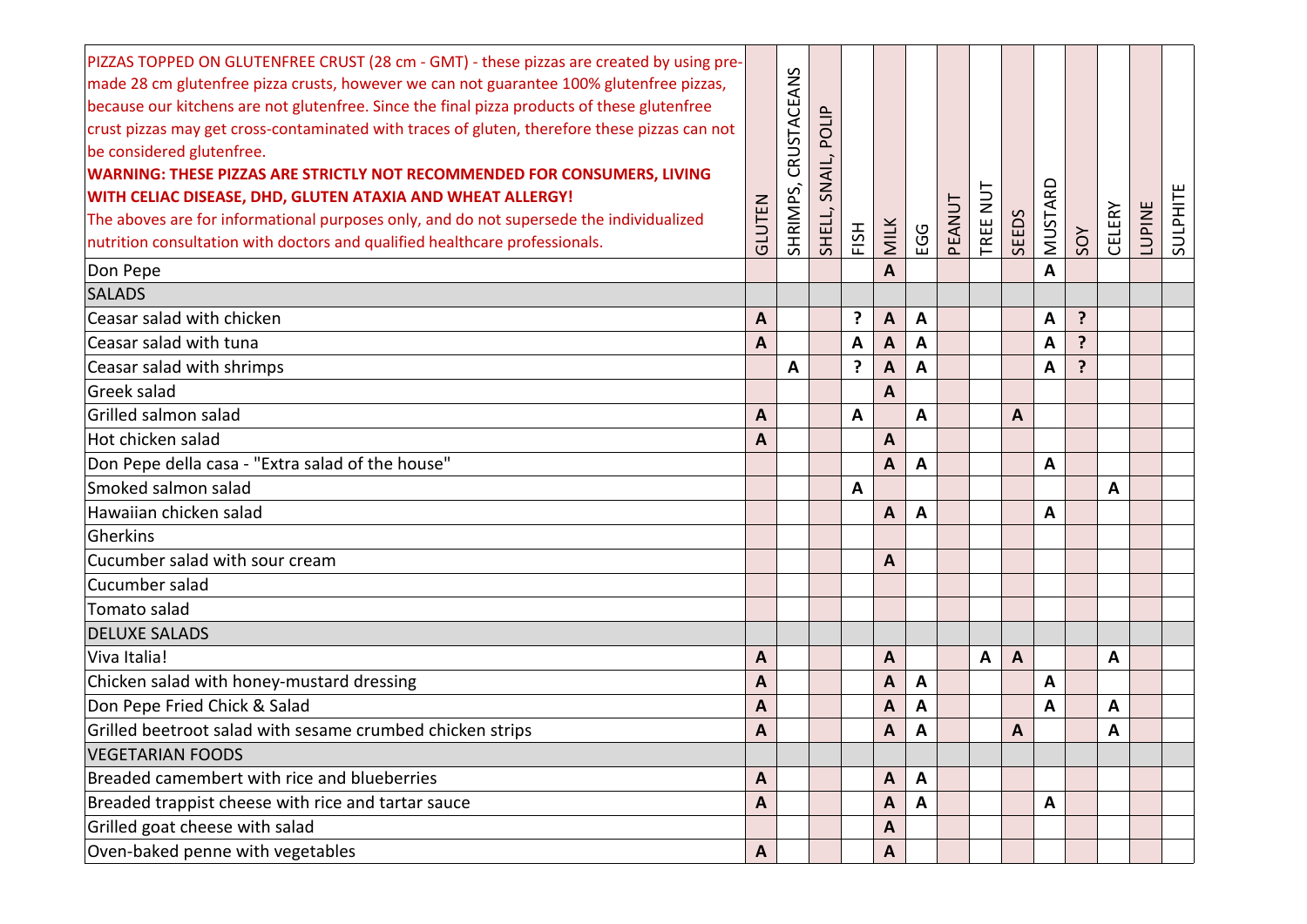| PIZZAS TOPPED ON GLUTENFREE CRUST (28 cm - GMT) - these pizzas are created by using pre-<br>made 28 cm glutenfree pizza crusts, however we can not guarantee 100% glutenfree pizzas,<br>because our kitchens are not glutenfree. Since the final pizza products of these glutenfree<br>crust pizzas may get cross-contaminated with traces of gluten, therefore these pizzas can not<br>be considered glutenfree.<br>WARNING: THESE PIZZAS ARE STRICTLY NOT RECOMMENDED FOR CONSUMERS, LIVING<br>WITH CELIAC DISEASE, DHD, GLUTEN ATAXIA AND WHEAT ALLERGY!<br>The aboves are for informational purposes only, and do not supersede the individualized<br>nutrition consultation with doctors and qualified healthcare professionals. | GLUTEN       | CRUSTACEANS<br>SHRIMPS, | POLIP<br>SNAIL,<br>SHELL, | FISH | MILK | EGG | PEANUT | TREE NUT | <b>SEEDS</b> | MUSTARD      | SOY | CELERY | LUPINE | SULPHITE |
|---------------------------------------------------------------------------------------------------------------------------------------------------------------------------------------------------------------------------------------------------------------------------------------------------------------------------------------------------------------------------------------------------------------------------------------------------------------------------------------------------------------------------------------------------------------------------------------------------------------------------------------------------------------------------------------------------------------------------------------|--------------|-------------------------|---------------------------|------|------|-----|--------|----------|--------------|--------------|-----|--------|--------|----------|
| Shakshuka                                                                                                                                                                                                                                                                                                                                                                                                                                                                                                                                                                                                                                                                                                                             | A            |                         |                           |      | A    | A   |        |          |              |              |     |        |        |          |
| <b>VEGAN OPTIONS</b>                                                                                                                                                                                                                                                                                                                                                                                                                                                                                                                                                                                                                                                                                                                  |              |                         |                           |      |      |     |        |          |              |              |     |        |        |          |
| We prepare our most popular pizzas and meals in VEGAN, meats and cheese are substituted with smoked tofu or seitan and/or with vegan<br>'mozzarella'. We kindly inform our guests that our kitchens also work with animal based ingredients to a large extent, and although Don Pepe<br>units endeavour with their best efforts to handle the plant based ingredients separately as well as prepare the vegan meals with separate<br>kitchenware and processes, the possibility of human error and of cross contamination of the animal based ingredients' traces in the vegan meals<br>can not be excluded 100%, and the same can occur with any of our seasonings or ingredients that we source from third party suppliers.         |              |                         |                           |      |      |     |        |          |              |              |     |        |        |          |
| <b>VEGAN PIZZAS</b>                                                                                                                                                                                                                                                                                                                                                                                                                                                                                                                                                                                                                                                                                                                   |              |                         |                           |      |      |     |        |          |              |              |     |        |        |          |
| VEGAN Pepe Margherita pizza                                                                                                                                                                                                                                                                                                                                                                                                                                                                                                                                                                                                                                                                                                           | A            |                         |                           |      |      |     |        |          |              |              |     |        |        |          |
| VEGAN Hungarian pizza with smoked tofu                                                                                                                                                                                                                                                                                                                                                                                                                                                                                                                                                                                                                                                                                                | A            |                         |                           |      |      |     |        |          |              |              | A   |        |        |          |
| VEGAN Hungarian pizza with seitan                                                                                                                                                                                                                                                                                                                                                                                                                                                                                                                                                                                                                                                                                                     | A            |                         |                           |      |      |     |        |          |              |              |     |        |        |          |
| VEGAN Hungarian pizza with spicy-smoked 'sausage'                                                                                                                                                                                                                                                                                                                                                                                                                                                                                                                                                                                                                                                                                     | A            |                         |                           |      |      |     |        |          |              |              |     |        |        |          |
| VEGAN Hungarian pizza with pea'meat'                                                                                                                                                                                                                                                                                                                                                                                                                                                                                                                                                                                                                                                                                                  | A            |                         |                           |      |      |     |        |          |              | A            |     |        |        |          |
| VEGAN Mexican pizza with smoked tofu                                                                                                                                                                                                                                                                                                                                                                                                                                                                                                                                                                                                                                                                                                  | A            |                         |                           |      |      |     |        |          |              |              | A   |        |        |          |
| VEGAN Mexican pizza with seitan                                                                                                                                                                                                                                                                                                                                                                                                                                                                                                                                                                                                                                                                                                       | A            |                         |                           |      |      |     |        |          |              |              |     |        |        |          |
| VEGAN Mexican pizza with spicy-smoked 'sausage'                                                                                                                                                                                                                                                                                                                                                                                                                                                                                                                                                                                                                                                                                       | A            |                         |                           |      |      |     |        |          |              |              |     |        |        |          |
| VEGAN Mexican pizza with pea'meat'                                                                                                                                                                                                                                                                                                                                                                                                                                                                                                                                                                                                                                                                                                    | A            |                         |                           |      |      |     |        |          |              | A            |     |        |        |          |
| <b>VEGAN Capricciosa</b>                                                                                                                                                                                                                                                                                                                                                                                                                                                                                                                                                                                                                                                                                                              | A            |                         |                           |      |      |     |        |          |              |              | A   |        |        |          |
| <b>VEGAN Smoked tofu pizza</b>                                                                                                                                                                                                                                                                                                                                                                                                                                                                                                                                                                                                                                                                                                        | A            |                         |                           |      |      |     |        |          |              |              | A   |        |        |          |
| VEGAN Pizza with seitan                                                                                                                                                                                                                                                                                                                                                                                                                                                                                                                                                                                                                                                                                                               | A            |                         |                           |      |      |     |        |          |              |              |     |        |        |          |
| VEGAN Spicy-smoked 'sausage' pizza                                                                                                                                                                                                                                                                                                                                                                                                                                                                                                                                                                                                                                                                                                    | A            |                         |                           |      |      |     |        |          |              |              |     |        |        |          |
| VEGAN Pea'meat' pizza                                                                                                                                                                                                                                                                                                                                                                                                                                                                                                                                                                                                                                                                                                                 | A            |                         |                           |      |      |     |        |          |              | $\mathbf{A}$ |     |        |        |          |
| VEGAN Smoked tofu, mushroom pizza                                                                                                                                                                                                                                                                                                                                                                                                                                                                                                                                                                                                                                                                                                     | A            |                         |                           |      |      |     |        |          |              |              | A   |        |        |          |
| VEGAN Seitan, mushroom pizza                                                                                                                                                                                                                                                                                                                                                                                                                                                                                                                                                                                                                                                                                                          | A            |                         |                           |      |      |     |        |          |              |              |     |        |        |          |
| VEGAN Spicy-smoked 'sausage' mushroom pizza                                                                                                                                                                                                                                                                                                                                                                                                                                                                                                                                                                                                                                                                                           | $\mathbf{A}$ |                         |                           |      |      |     |        |          |              |              |     |        |        |          |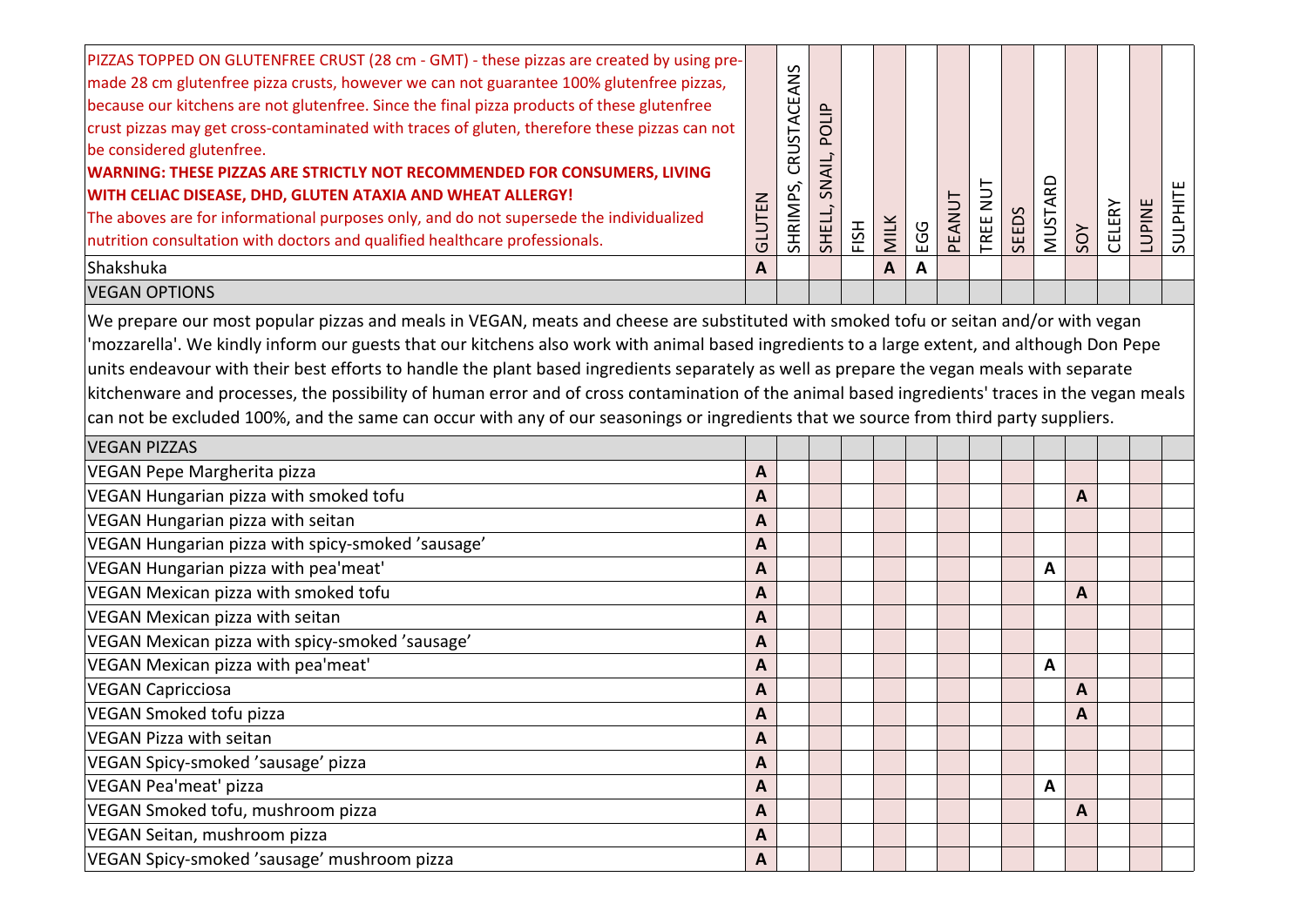| PIZZAS TOPPED ON GLUTENFREE CRUST (28 cm - GMT) - these pizzas are created by using pre-<br>made 28 cm glutenfree pizza crusts, however we can not guarantee 100% glutenfree pizzas,<br>because our kitchens are not glutenfree. Since the final pizza products of these glutenfree<br>crust pizzas may get cross-contaminated with traces of gluten, therefore these pizzas can not<br>be considered glutenfree.<br>WARNING: THESE PIZZAS ARE STRICTLY NOT RECOMMENDED FOR CONSUMERS, LIVING<br>WITH CELIAC DISEASE, DHD, GLUTEN ATAXIA AND WHEAT ALLERGY!<br>The aboves are for informational purposes only, and do not supersede the individualized<br>nutrition consultation with doctors and qualified healthcare professionals. | GLUTEN       | CRUSTACEANS<br>SHRIMPS, | POLIP<br>SNAIL,<br>SHELL, | FISH | <b>MILK</b> | <b>EGG</b> | PEANUT | $\overline{2}$<br>TREE | <b>SEEDS</b> | MUSTARD | SOY | <b>CELERY</b> | <b>LUPINE</b> | SULPHITE |
|---------------------------------------------------------------------------------------------------------------------------------------------------------------------------------------------------------------------------------------------------------------------------------------------------------------------------------------------------------------------------------------------------------------------------------------------------------------------------------------------------------------------------------------------------------------------------------------------------------------------------------------------------------------------------------------------------------------------------------------|--------------|-------------------------|---------------------------|------|-------------|------------|--------|------------------------|--------------|---------|-----|---------------|---------------|----------|
| VEGAN Pea'meat', mushroom pizza                                                                                                                                                                                                                                                                                                                                                                                                                                                                                                                                                                                                                                                                                                       | A            |                         |                           |      |             |            |        |                        |              | A       |     |               |               |          |
| VEGAN Smoked tofu, sweet corn pizza                                                                                                                                                                                                                                                                                                                                                                                                                                                                                                                                                                                                                                                                                                   | A            |                         |                           |      |             |            |        |                        |              |         | A   |               |               |          |
| VEGAN Seitan, sweet corn pizza                                                                                                                                                                                                                                                                                                                                                                                                                                                                                                                                                                                                                                                                                                        | A            |                         |                           |      |             |            |        |                        |              |         |     |               |               |          |
| VEGAN Spicy-smoked 'sausage' sweet corn pizza                                                                                                                                                                                                                                                                                                                                                                                                                                                                                                                                                                                                                                                                                         | A            |                         |                           |      |             |            |        |                        |              |         |     |               |               |          |
| VEGAN Pea'meat' sweet corn pizza                                                                                                                                                                                                                                                                                                                                                                                                                                                                                                                                                                                                                                                                                                      | A            |                         |                           |      |             |            |        |                        |              | A       |     |               |               |          |
| VEGAN Smoked tofu, mushroom, sweet corn pizza                                                                                                                                                                                                                                                                                                                                                                                                                                                                                                                                                                                                                                                                                         | A            |                         |                           |      |             |            |        |                        |              |         | A   |               |               |          |
| VEGAN Seitan, mushroom, sweet corn pizza                                                                                                                                                                                                                                                                                                                                                                                                                                                                                                                                                                                                                                                                                              | A            |                         |                           |      |             |            |        |                        |              |         |     |               |               |          |
| VEGAN Spicy-smoked 'sausage' mushroom, sweet corn pizza                                                                                                                                                                                                                                                                                                                                                                                                                                                                                                                                                                                                                                                                               | A            |                         |                           |      |             |            |        |                        |              |         |     |               |               |          |
| VEGAN Pea'meat' mushroom, sweet corn pizza                                                                                                                                                                                                                                                                                                                                                                                                                                                                                                                                                                                                                                                                                            | A            |                         |                           |      |             |            |        |                        |              | Α       |     |               |               |          |
| VEGAN Hawaii pizza with smoked tofu                                                                                                                                                                                                                                                                                                                                                                                                                                                                                                                                                                                                                                                                                                   | Α            |                         |                           |      |             |            |        |                        |              |         | Α   |               |               |          |
| VEGAN Hawaii pizza with seitan                                                                                                                                                                                                                                                                                                                                                                                                                                                                                                                                                                                                                                                                                                        | A            |                         |                           |      |             |            |        |                        |              |         |     |               |               |          |
| VEGAN Hawaii pizza with spicy-smoked 'sausage'                                                                                                                                                                                                                                                                                                                                                                                                                                                                                                                                                                                                                                                                                        | A            |                         |                           |      |             |            |        |                        |              |         |     |               |               |          |
| VEGAN Hawaii pizza with pea'meat'                                                                                                                                                                                                                                                                                                                                                                                                                                                                                                                                                                                                                                                                                                     | A            |                         |                           |      |             |            |        |                        |              | A       |     |               |               |          |
| VEGAN Jalapeno Papa pizza with smoked tofu                                                                                                                                                                                                                                                                                                                                                                                                                                                                                                                                                                                                                                                                                            | A            |                         |                           |      |             |            |        |                        |              |         | A   |               |               |          |
| VEGAN Jalapeno Papa pizza with seitan                                                                                                                                                                                                                                                                                                                                                                                                                                                                                                                                                                                                                                                                                                 | A            |                         |                           |      |             |            |        |                        |              |         |     |               |               |          |
| VEGAN Jalapeno Papa pizza with spicy-smoked 'sausage'                                                                                                                                                                                                                                                                                                                                                                                                                                                                                                                                                                                                                                                                                 | A            |                         |                           |      |             |            |        |                        |              |         |     |               |               |          |
| VEGAN Jalapeno Papa pizza with pea'meat'                                                                                                                                                                                                                                                                                                                                                                                                                                                                                                                                                                                                                                                                                              | A            |                         |                           |      |             |            |        |                        |              | A       |     |               |               |          |
| VEGAN BBQ pizza with smoked tofu                                                                                                                                                                                                                                                                                                                                                                                                                                                                                                                                                                                                                                                                                                      | $\mathbf{A}$ |                         |                           |      |             |            |        |                        |              |         | A   |               |               |          |
| VEGAN BBQ pizza with seitan                                                                                                                                                                                                                                                                                                                                                                                                                                                                                                                                                                                                                                                                                                           | A            |                         |                           |      |             |            |        |                        |              |         |     |               |               |          |
| VEGAN BBQ pizza with spicy-smoked 'sausage'                                                                                                                                                                                                                                                                                                                                                                                                                                                                                                                                                                                                                                                                                           | A            |                         |                           |      |             |            |        |                        |              |         |     |               |               |          |
| VEGAN BBQ pizza with pea'meat'                                                                                                                                                                                                                                                                                                                                                                                                                                                                                                                                                                                                                                                                                                        | A            |                         |                           |      |             |            |        |                        |              | Α       |     |               |               |          |
| VEGAN Garlic-'sour cream' pizza with smoked tofu                                                                                                                                                                                                                                                                                                                                                                                                                                                                                                                                                                                                                                                                                      | A            |                         |                           |      |             |            |        |                        |              |         | A   |               |               |          |
| VEGAN Garlic-'sour cream' pizza with seitan                                                                                                                                                                                                                                                                                                                                                                                                                                                                                                                                                                                                                                                                                           | $\mathbf{A}$ |                         |                           |      |             |            |        |                        |              |         |     |               |               |          |
| VEGAN Garlic-'sour cream' pizza with spicy-smoked 'sausage'                                                                                                                                                                                                                                                                                                                                                                                                                                                                                                                                                                                                                                                                           | $\mathbf{A}$ |                         |                           |      |             |            |        |                        |              |         |     |               |               |          |
| VEGAN Garlic-'sour cream' pizza with pea'meat'                                                                                                                                                                                                                                                                                                                                                                                                                                                                                                                                                                                                                                                                                        | $\mathbf{A}$ |                         |                           |      |             |            |        |                        |              | A       |     |               |               |          |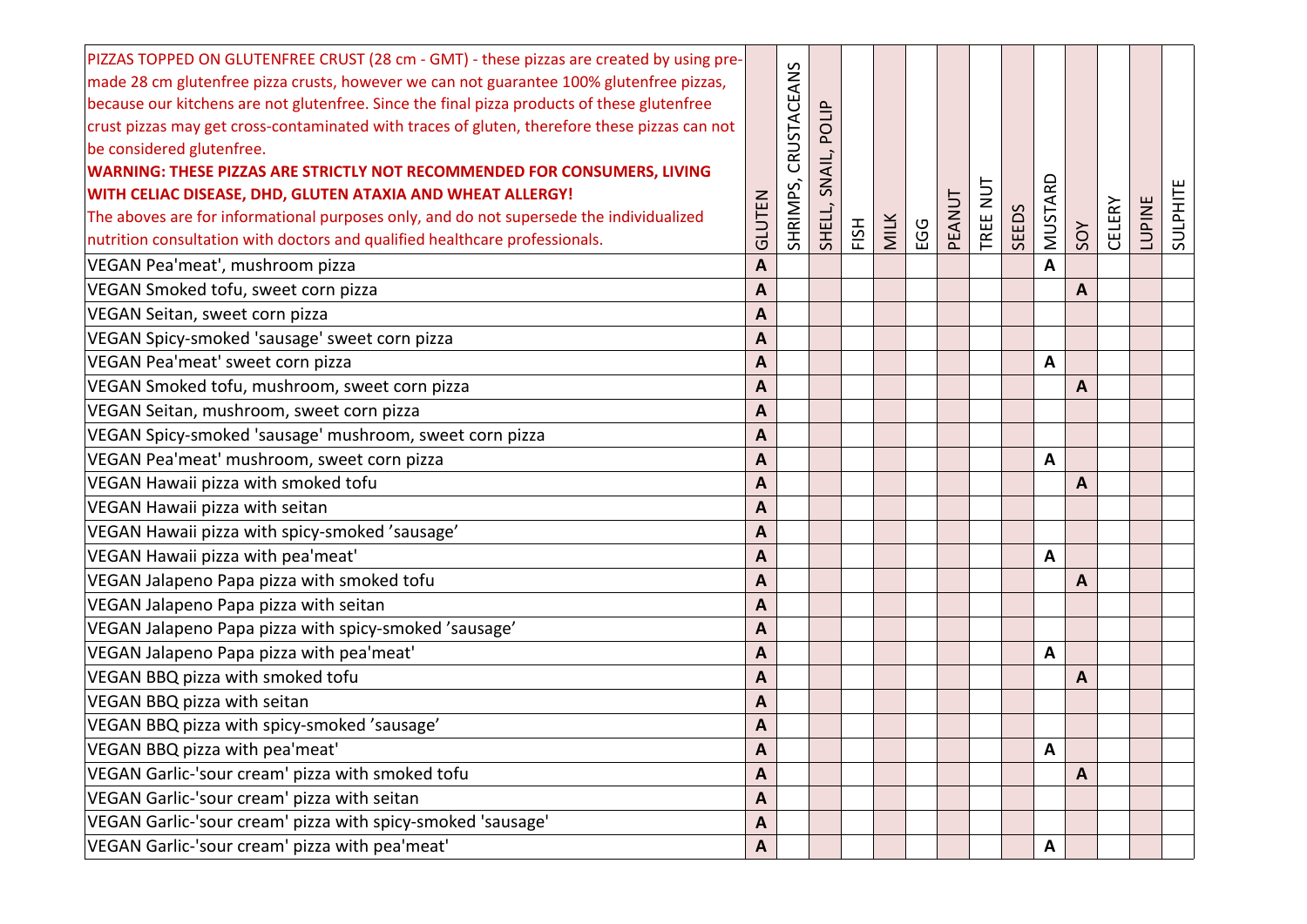| PIZZAS TOPPED ON GLUTENFREE CRUST (28 cm - GMT) - these pizzas are created by using pre-<br>made 28 cm glutenfree pizza crusts, however we can not guarantee 100% glutenfree pizzas,<br>because our kitchens are not glutenfree. Since the final pizza products of these glutenfree<br>crust pizzas may get cross-contaminated with traces of gluten, therefore these pizzas can not<br>be considered glutenfree.<br>WARNING: THESE PIZZAS ARE STRICTLY NOT RECOMMENDED FOR CONSUMERS, LIVING<br>WITH CELIAC DISEASE, DHD, GLUTEN ATAXIA AND WHEAT ALLERGY!<br>The aboves are for informational purposes only, and do not supersede the individualized<br>nutrition consultation with doctors and qualified healthcare professionals. | GLUTEN       | CRUSTACEANS<br>SHRIMPS, | POLIP<br>SNAIL,<br>SHELL, | FISH | <b>MILK</b> | EGG | PEANUT | TREE NUT | <b>SEEDS</b> | MUSTARD | SOY          | <b>CELERY</b> | LUPINE | SULPHITE |
|---------------------------------------------------------------------------------------------------------------------------------------------------------------------------------------------------------------------------------------------------------------------------------------------------------------------------------------------------------------------------------------------------------------------------------------------------------------------------------------------------------------------------------------------------------------------------------------------------------------------------------------------------------------------------------------------------------------------------------------|--------------|-------------------------|---------------------------|------|-------------|-----|--------|----------|--------------|---------|--------------|---------------|--------|----------|
| VEGAN Tough guy pizza with smoked tofu                                                                                                                                                                                                                                                                                                                                                                                                                                                                                                                                                                                                                                                                                                | A            |                         |                           |      |             |     |        |          |              |         | A            |               |        |          |
| VEGAN Tough guy pizza with seitan                                                                                                                                                                                                                                                                                                                                                                                                                                                                                                                                                                                                                                                                                                     | A            |                         |                           |      |             |     |        |          |              |         |              |               |        |          |
| VEGAN Tough guy pizza with spicy-smoked 'sausage'                                                                                                                                                                                                                                                                                                                                                                                                                                                                                                                                                                                                                                                                                     | A            |                         |                           |      |             |     |        |          |              |         |              |               |        |          |
| VEGAN Tough guy pizza with pea'meat'                                                                                                                                                                                                                                                                                                                                                                                                                                                                                                                                                                                                                                                                                                  | A            |                         |                           |      |             |     |        |          |              | A       |              |               |        |          |
| VEGAN Like in the movies! pizza with smoked tofu                                                                                                                                                                                                                                                                                                                                                                                                                                                                                                                                                                                                                                                                                      | A            |                         |                           |      |             |     |        |          |              |         | A            |               |        |          |
| VEGAN Like in the movies! pizza with seitan                                                                                                                                                                                                                                                                                                                                                                                                                                                                                                                                                                                                                                                                                           | A            |                         |                           |      |             |     |        |          |              |         |              |               |        |          |
| VEGAN Like in the movies! pizza with spicy-smoked 'sausage'                                                                                                                                                                                                                                                                                                                                                                                                                                                                                                                                                                                                                                                                           | A            |                         |                           |      |             |     |        |          |              |         |              |               |        |          |
| VEGAN Like in the movies! pizza with pea'meat'                                                                                                                                                                                                                                                                                                                                                                                                                                                                                                                                                                                                                                                                                        | A            |                         |                           |      |             |     |        |          |              | A       |              |               |        |          |
| VEGAN I'am very angry! pizza with smoked tofu                                                                                                                                                                                                                                                                                                                                                                                                                                                                                                                                                                                                                                                                                         | A            |                         |                           |      |             |     |        |          |              |         | A            |               |        |          |
| VEGAN I'am very angry! pizza with seitan                                                                                                                                                                                                                                                                                                                                                                                                                                                                                                                                                                                                                                                                                              | A            |                         |                           |      |             |     |        |          |              |         |              |               |        |          |
| VEGAN I'am very angry! pizza with spicy-smoked 'sausage'                                                                                                                                                                                                                                                                                                                                                                                                                                                                                                                                                                                                                                                                              | A            |                         |                           |      |             |     |        |          |              |         |              |               |        |          |
| VEGAN I'am very angry! pizza with pea'meat'                                                                                                                                                                                                                                                                                                                                                                                                                                                                                                                                                                                                                                                                                           | A            |                         |                           |      |             |     |        |          |              | A       |              |               |        |          |
| VEGAN Pepperoni & Pfefferoni pizza                                                                                                                                                                                                                                                                                                                                                                                                                                                                                                                                                                                                                                                                                                    | A            |                         |                           |      |             |     |        |          |              |         |              |               |        |          |
| VEGAN Taco pizza with smoked tofu                                                                                                                                                                                                                                                                                                                                                                                                                                                                                                                                                                                                                                                                                                     | A            |                         |                           |      |             |     |        |          |              |         | A            |               |        |          |
| VEGAN Taco pizza with seitan                                                                                                                                                                                                                                                                                                                                                                                                                                                                                                                                                                                                                                                                                                          | A            |                         |                           |      |             |     |        |          |              |         |              |               |        |          |
| VEGAN Taco pizza with spicy-smoked 'sausage'                                                                                                                                                                                                                                                                                                                                                                                                                                                                                                                                                                                                                                                                                          | A            |                         |                           |      |             |     |        |          |              |         |              |               |        |          |
| VEGAN Taco pizza with pea'meat'                                                                                                                                                                                                                                                                                                                                                                                                                                                                                                                                                                                                                                                                                                       | A            |                         |                           |      |             |     |        |          |              | A       |              |               |        |          |
| VEGAN Vegetable Garden pizza                                                                                                                                                                                                                                                                                                                                                                                                                                                                                                                                                                                                                                                                                                          | A            |                         |                           |      |             |     |        |          |              |         |              |               |        |          |
| VEGAN Gyros pizza with smoked tofu                                                                                                                                                                                                                                                                                                                                                                                                                                                                                                                                                                                                                                                                                                    | A            |                         |                           |      |             |     |        |          |              |         | A            |               |        |          |
| VEGAN Gyros pizza with seitan                                                                                                                                                                                                                                                                                                                                                                                                                                                                                                                                                                                                                                                                                                         | A            |                         |                           |      |             |     |        |          |              |         |              |               |        |          |
| VEGAN Gyros pizza with spicy-smoked 'sausage'                                                                                                                                                                                                                                                                                                                                                                                                                                                                                                                                                                                                                                                                                         | A            |                         |                           |      |             |     |        |          |              |         |              |               |        |          |
| VEGAN Gyros pizza with pea'meat'                                                                                                                                                                                                                                                                                                                                                                                                                                                                                                                                                                                                                                                                                                      | A            |                         |                           |      |             |     |        |          |              | A       |              |               |        |          |
| <b>VEGAN FOODS</b>                                                                                                                                                                                                                                                                                                                                                                                                                                                                                                                                                                                                                                                                                                                    |              |                         |                           |      |             |     |        |          |              |         |              |               |        |          |
| VEGAN BBQ Piadina with smoked tofu                                                                                                                                                                                                                                                                                                                                                                                                                                                                                                                                                                                                                                                                                                    | $\mathsf{A}$ |                         |                           |      |             |     |        |          | $\mathbf{A}$ |         | $\mathbf{A}$ |               |        |          |
| VEGAN BBQ Piadina with seitan                                                                                                                                                                                                                                                                                                                                                                                                                                                                                                                                                                                                                                                                                                         | A            |                         |                           |      |             |     |        |          | A            |         |              |               |        |          |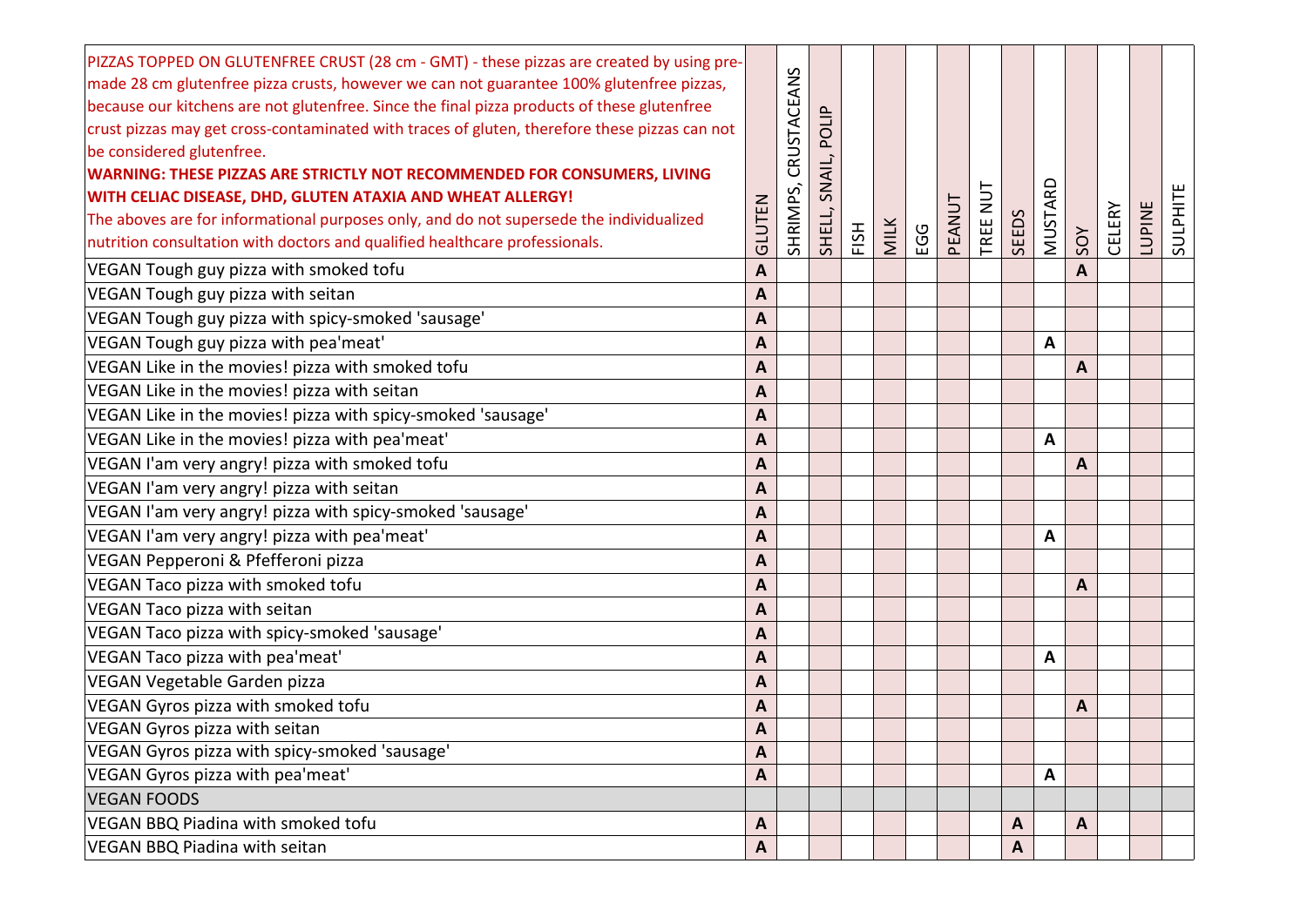| PIZZAS TOPPED ON GLUTENFREE CRUST (28 cm - GMT) - these pizzas are created by using pre-      |              |             |        |      |             |     |        |                |              |              |     |               |               |          |
|-----------------------------------------------------------------------------------------------|--------------|-------------|--------|------|-------------|-----|--------|----------------|--------------|--------------|-----|---------------|---------------|----------|
| made 28 cm glutenfree pizza crusts, however we can not guarantee 100% glutenfree pizzas,      |              | CRUSTACEANS |        |      |             |     |        |                |              |              |     |               |               |          |
| because our kitchens are not glutenfree. Since the final pizza products of these glutenfree   |              |             |        |      |             |     |        |                |              |              |     |               |               |          |
| crust pizzas may get cross-contaminated with traces of gluten, therefore these pizzas can not |              |             | POLIF  |      |             |     |        |                |              |              |     |               |               |          |
| be considered glutenfree.                                                                     |              |             |        |      |             |     |        |                |              |              |     |               |               |          |
| WARNING: THESE PIZZAS ARE STRICTLY NOT RECOMMENDED FOR CONSUMERS, LIVING                      |              |             | SNAIL, |      |             |     |        |                |              |              |     |               |               |          |
| WITH CELIAC DISEASE, DHD, GLUTEN ATAXIA AND WHEAT ALLERGY!                                    |              |             |        |      |             |     |        | $\overline{u}$ |              |              |     |               |               |          |
| The aboves are for informational purposes only, and do not supersede the individualized       | GLUTEN       | SHRIMPS,    | SHELL, | FISH | <b>MILK</b> | EGG | PEANUT | TREE           | <b>SEEDS</b> | MUSTARD      |     | <b>CELERY</b> | <b>LUPINE</b> | SULPHITE |
| nutrition consultation with doctors and qualified healthcare professionals.                   |              |             |        |      |             |     |        |                |              |              | SOY |               |               |          |
| VEGAN BBQ Piadina with spicy-smoked 'sausage'                                                 | A            |             |        |      |             |     |        |                | $\mathbf{A}$ |              |     |               |               |          |
| VEGAN BBQ Piadina with pea'meat'                                                              | A            |             |        |      |             |     |        |                | A            | A            |     |               |               |          |
| VEGAN Gyros Piadina with smoked tofu                                                          | A            |             |        |      |             |     |        |                | A            |              | A   |               |               |          |
| VEGAN Gyros Piadina with seitan                                                               | A            |             |        |      |             |     |        |                | A            |              |     |               |               |          |
| VEGAN Gyros Piadina with spicy-smoked 'sausage'                                               | $\mathbf{A}$ |             |        |      |             |     |        |                | $\mathbf{A}$ |              |     |               |               |          |
| VEGAN Gyros Piadina with pea'meat'                                                            | A            |             |        |      |             |     |        |                | A            | $\mathbf{A}$ |     |               |               |          |
| VEGAN BBQ tortilla roller with smoked tofu                                                    | A            |             |        |      |             |     |        |                | A            |              | A   |               |               |          |
| VEGAN BBQ tortilla roller with seitan                                                         | A            |             |        |      |             |     |        |                | A            |              |     |               |               |          |
| VEGAN BBQ tortilla roller with spicy-smoked 'sausage'                                         | A            |             |        |      |             |     |        |                | A            |              |     |               |               |          |
| VEGAN BBQ tortilla roller with pea'meat'                                                      | A            |             |        |      |             |     |        |                | A            | $\mathbf{A}$ |     |               |               |          |
| VEGAN Gyros roller with smoked tofu                                                           | A            |             |        |      |             |     |        |                | A            |              | A   |               |               |          |
| VEGAN Gyros roller with seitan                                                                | A            |             |        |      |             |     |        |                | A            |              |     |               |               |          |
| VEGAN Gyros roller with spicy-smoked 'sausage'                                                | A            |             |        |      |             |     |        |                | A            |              |     |               |               |          |
| VEGAN Gyros roller with pea'meat'                                                             | A            |             |        |      |             |     |        |                | A            | A            |     |               |               |          |
| VEGAN Hawaii spagetti with smoked tofu                                                        | $\mathbf{A}$ |             |        |      |             |     |        |                | A            |              | A   |               |               |          |
| VEGAN Hawaii spagetti with seitan                                                             | A            |             |        |      |             |     |        |                | A            |              |     |               |               |          |
| VEGAN Hawaii spagetti with spicy-smoked 'sausage'                                             | A            |             |        |      |             |     |        |                | A            |              |     |               |               |          |
| VEGAN Hawaii spagetti with pea'meat'                                                          | A            |             |        |      |             |     |        |                | A            | A            |     |               |               |          |
| <b>VEGAN Penne Arrabbiata</b>                                                                 | A            |             |        |      |             |     |        |                | A            |              |     |               |               |          |
| <b>VEGAN Spaghetti Alio Olio</b>                                                              | A            |             |        |      |             |     |        |                | A            |              |     |               |               |          |
| VEGAN 'Creamy'-spinach spagetti with dried tomato and roasted tofu dices                      | A            |             |        |      |             |     |        |                | A            |              | A   |               |               |          |
| VEGAN Alfredo pasta with smoked tofu                                                          | A            |             |        |      |             |     |        |                | A            |              | A   |               |               |          |
| VEGAN Alfredo pasta with seitan                                                               | $\mathbf{A}$ |             |        |      |             |     |        |                | A            |              |     |               |               |          |
| VEGAN Alfredo pasta with spicy-somked 'sausage'                                               | $\mathbf{A}$ |             |        |      |             |     |        |                | $\mathbf{A}$ |              |     |               |               |          |
| VEGAN Alfredo pasta with pea'meat'                                                            | $\mathbf{A}$ |             |        |      |             |     |        |                | $\mathsf{A}$ | $\mathsf{A}$ |     |               |               |          |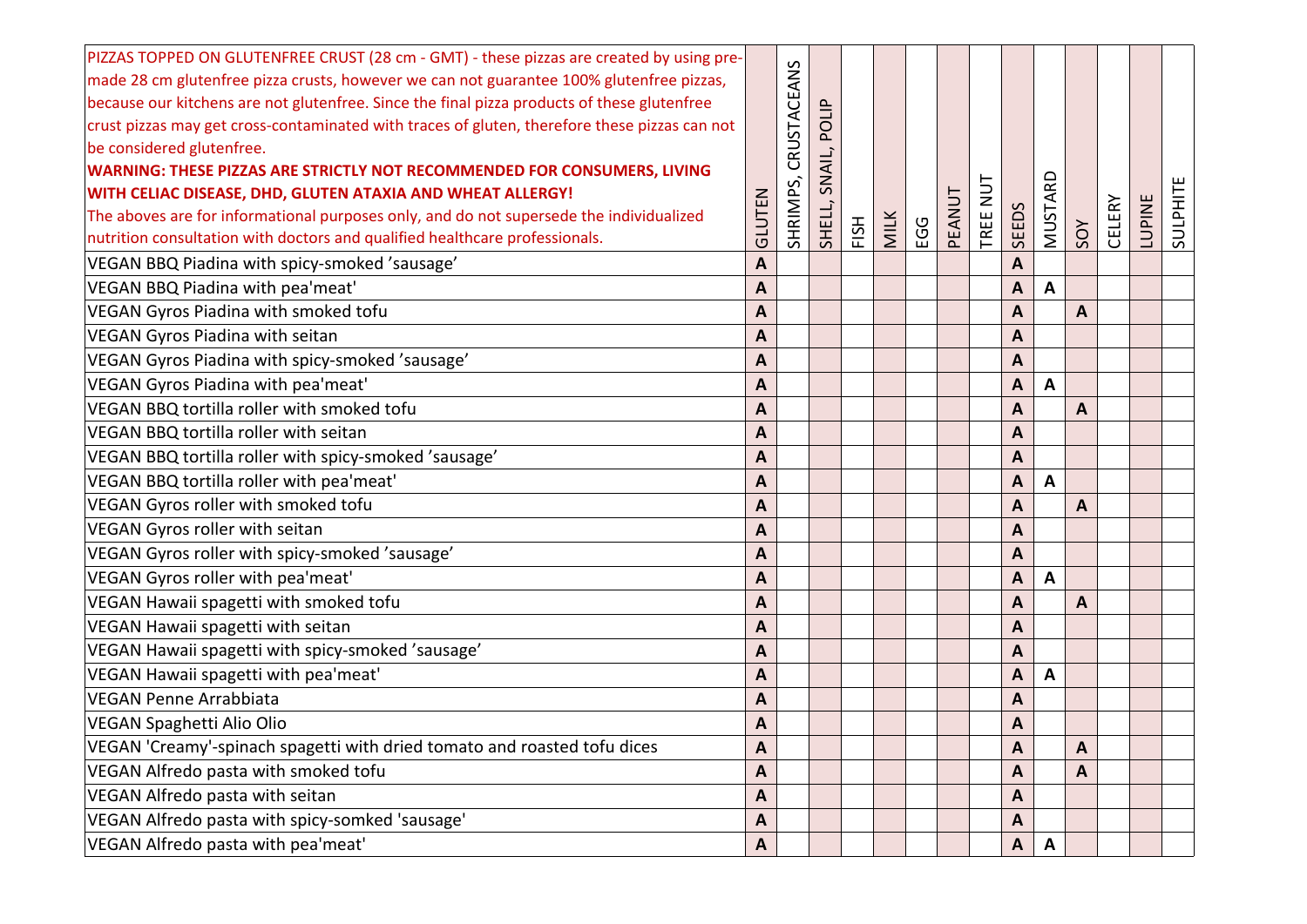| PIZZAS TOPPED ON GLUTENFREE CRUST (28 cm - GMT) - these pizzas are created by using pre-<br>made 28 cm glutenfree pizza crusts, however we can not guarantee 100% glutenfree pizzas,<br>because our kitchens are not glutenfree. Since the final pizza products of these glutenfree<br>crust pizzas may get cross-contaminated with traces of gluten, therefore these pizzas can not<br>be considered glutenfree.<br><b>WARNING: THESE PIZZAS ARE STRICTLY NOT RECOMMENDED FOR CONSUMERS, LIVING</b><br>WITH CELIAC DISEASE, DHD, GLUTEN ATAXIA AND WHEAT ALLERGY!<br>The aboves are for informational purposes only, and do not supersede the individualized<br>nutrition consultation with doctors and qualified healthcare professionals. | GLUTEN           | CRUSTACEANS<br>SHRIMPS, | <b>OLIP</b><br>مَ<br>SNAIL,<br>SHELL, | FISH | <b>MILK</b> | <b>EGG</b> | PEANUT           | NUT<br>TREE | <b>SEEDS</b> | MUSTARD                   | SOY | <b>CELERY</b> | <b>LUPINE</b> | SULPHITE |
|----------------------------------------------------------------------------------------------------------------------------------------------------------------------------------------------------------------------------------------------------------------------------------------------------------------------------------------------------------------------------------------------------------------------------------------------------------------------------------------------------------------------------------------------------------------------------------------------------------------------------------------------------------------------------------------------------------------------------------------------|------------------|-------------------------|---------------------------------------|------|-------------|------------|------------------|-------------|--------------|---------------------------|-----|---------------|---------------|----------|
| VEGAN Stew with seitan, home made cabbage salad                                                                                                                                                                                                                                                                                                                                                                                                                                                                                                                                                                                                                                                                                              | A                |                         |                                       |      |             |            |                  |             | A            |                           |     |               |               |          |
| VEGAN Stew with pea'meat', home made cabbage salad                                                                                                                                                                                                                                                                                                                                                                                                                                                                                                                                                                                                                                                                                           | A                |                         |                                       |      |             |            |                  |             | A            | A                         |     |               |               |          |
| <b>VEGAN Potato Casserole</b>                                                                                                                                                                                                                                                                                                                                                                                                                                                                                                                                                                                                                                                                                                                |                  |                         |                                       |      |             |            |                  |             | A            |                           | A   |               |               |          |
| VEGAN SUPERFOOD MIX - at your choice (allergen ingredients upon by your choice)                                                                                                                                                                                                                                                                                                                                                                                                                                                                                                                                                                                                                                                              | $\boldsymbol{x}$ |                         |                                       |      |             |            | $\boldsymbol{x}$ | x           | X            | $\boldsymbol{\mathsf{x}}$ | X   |               |               |          |
| Choose protein:                                                                                                                                                                                                                                                                                                                                                                                                                                                                                                                                                                                                                                                                                                                              |                  |                         |                                       |      |             |            |                  |             |              |                           |     |               |               |          |
| Smoked tofu                                                                                                                                                                                                                                                                                                                                                                                                                                                                                                                                                                                                                                                                                                                                  |                  |                         |                                       |      |             |            |                  |             | A            |                           | A   |               |               |          |
| Seitan                                                                                                                                                                                                                                                                                                                                                                                                                                                                                                                                                                                                                                                                                                                                       | A                |                         |                                       |      |             |            |                  |             | A            |                           |     |               |               |          |
| Spicy-smoked 'sausage'                                                                                                                                                                                                                                                                                                                                                                                                                                                                                                                                                                                                                                                                                                                       |                  |                         |                                       |      |             |            |                  |             | A            |                           |     |               |               |          |
| Burger patty - NOTHAM                                                                                                                                                                                                                                                                                                                                                                                                                                                                                                                                                                                                                                                                                                                        |                  |                         |                                       |      |             |            |                  |             | A            |                           |     |               |               |          |
| Burger patty - pea'meat'                                                                                                                                                                                                                                                                                                                                                                                                                                                                                                                                                                                                                                                                                                                     |                  |                         |                                       |      |             |            |                  |             | A            | A                         |     |               |               |          |
| VEGAN Smoked tofu salad                                                                                                                                                                                                                                                                                                                                                                                                                                                                                                                                                                                                                                                                                                                      |                  |                         |                                       |      |             |            |                  |             | A            |                           | A   | $\mathbf{A}$  |               |          |
| <b>VEGAN Seitan salad</b>                                                                                                                                                                                                                                                                                                                                                                                                                                                                                                                                                                                                                                                                                                                    | A                |                         |                                       |      |             |            |                  |             | A            |                           |     | A             |               |          |
| VEGAN Spicy-smoked 'sausage' salad                                                                                                                                                                                                                                                                                                                                                                                                                                                                                                                                                                                                                                                                                                           |                  |                         |                                       |      |             |            |                  |             | A            |                           |     | A             |               |          |
| VEGAN NOTHAM burger patty salad                                                                                                                                                                                                                                                                                                                                                                                                                                                                                                                                                                                                                                                                                                              |                  |                         |                                       |      |             |            |                  |             | A            |                           |     | A             |               |          |
| VEGAN Pea'meat' burger patty salad                                                                                                                                                                                                                                                                                                                                                                                                                                                                                                                                                                                                                                                                                                           |                  |                         |                                       |      |             |            |                  |             | A            | A                         |     | A             |               |          |
| VEGAN Viva Italia with smoked tofu                                                                                                                                                                                                                                                                                                                                                                                                                                                                                                                                                                                                                                                                                                           | A                |                         |                                       |      |             |            |                  | A           | A            |                           | A   | A             |               |          |
| VEGAN Viva Italia with seitan                                                                                                                                                                                                                                                                                                                                                                                                                                                                                                                                                                                                                                                                                                                | A                |                         |                                       |      |             |            |                  | A           | A            |                           |     | A             |               |          |
| VEGAN Viva Italia with spicy-smoked 'sausage'                                                                                                                                                                                                                                                                                                                                                                                                                                                                                                                                                                                                                                                                                                | A                |                         |                                       |      |             |            |                  |             | A            |                           |     |               |               |          |
| VEGAN Viva Italia with burger patty - NOTHAM                                                                                                                                                                                                                                                                                                                                                                                                                                                                                                                                                                                                                                                                                                 | A                |                         |                                       |      |             |            |                  |             | A            |                           |     |               |               |          |
| VEGAN Viva Italia with burger patty - pea'meat'                                                                                                                                                                                                                                                                                                                                                                                                                                                                                                                                                                                                                                                                                              | A                |                         |                                       |      |             |            |                  |             | A            | A                         |     |               |               |          |
| VEGAN Grilled smoked tofu steak with mixed salad & beetroot BBQ sauce                                                                                                                                                                                                                                                                                                                                                                                                                                                                                                                                                                                                                                                                        |                  |                         |                                       |      |             |            |                  |             | A            |                           | A   |               |               |          |
| VEGAN Roasted seitan chunks with mixed salad & beetroot BBQ sauce                                                                                                                                                                                                                                                                                                                                                                                                                                                                                                                                                                                                                                                                            | A                |                         |                                       |      |             |            |                  |             | A            |                           |     |               |               |          |
| VEGAN Spicy-smoked 'sausage' with mixed salad & beetroot BBQ sauce                                                                                                                                                                                                                                                                                                                                                                                                                                                                                                                                                                                                                                                                           |                  |                         |                                       |      |             |            |                  |             | A            |                           |     |               |               |          |
| VEGAN NOTHAM burger patty with mixed salad & beetroot BBQ sauce                                                                                                                                                                                                                                                                                                                                                                                                                                                                                                                                                                                                                                                                              |                  |                         |                                       |      |             |            |                  |             | Α            |                           |     |               |               |          |
| VEGAN Pea'meat' burger patty with mixed salad & beetroot BBQ sauce                                                                                                                                                                                                                                                                                                                                                                                                                                                                                                                                                                                                                                                                           |                  |                         |                                       |      |             |            |                  |             | A            | A                         |     |               |               |          |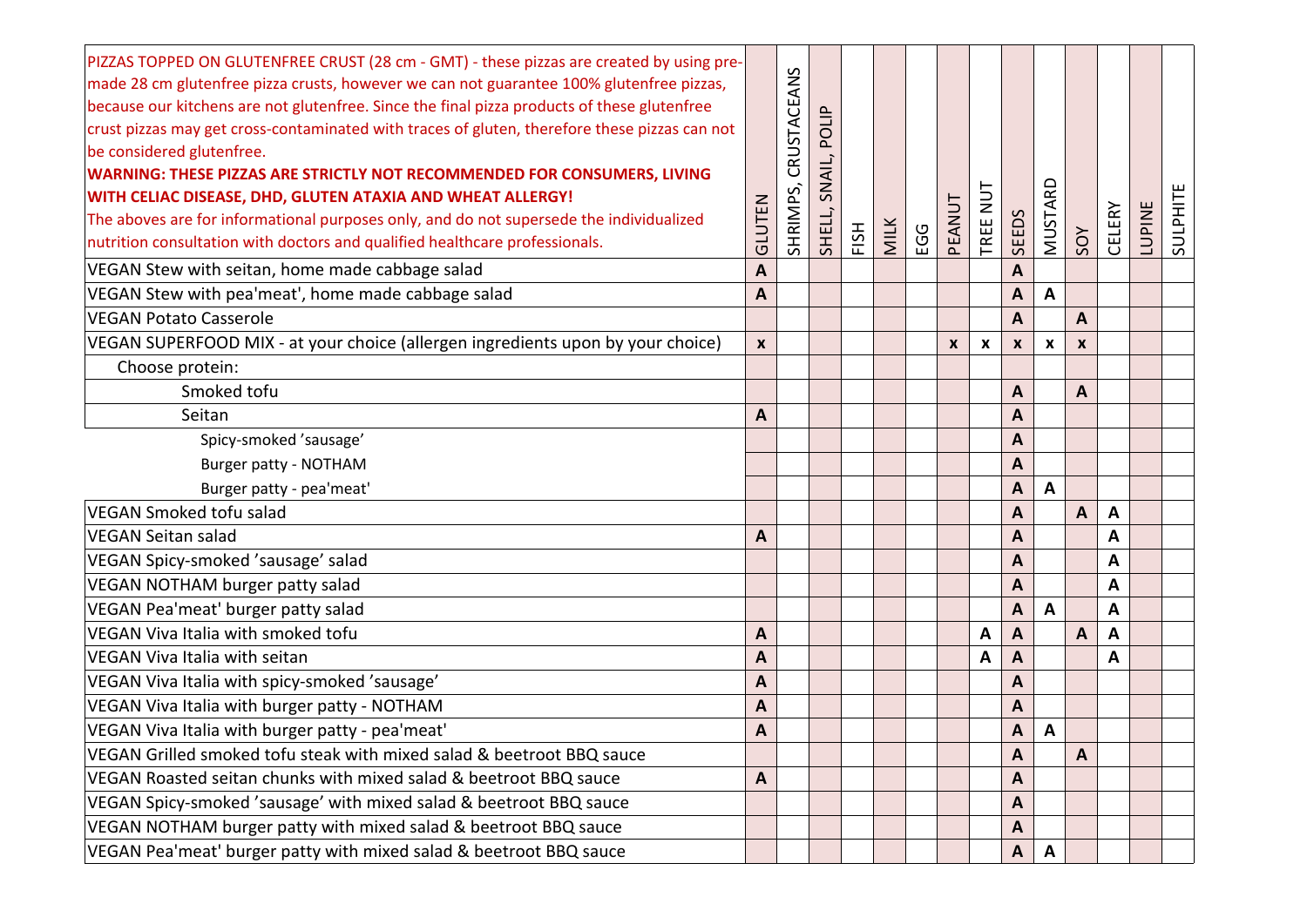| PIZZAS TOPPED ON GLUTENFREE CRUST (28 cm - GMT) - these pizzas are created by using pre-<br>made 28 cm glutenfree pizza crusts, however we can not guarantee 100% glutenfree pizzas,<br>because our kitchens are not glutenfree. Since the final pizza products of these glutenfree<br>crust pizzas may get cross-contaminated with traces of gluten, therefore these pizzas can not<br>be considered glutenfree.<br>WARNING: THESE PIZZAS ARE STRICTLY NOT RECOMMENDED FOR CONSUMERS, LIVING<br>WITH CELIAC DISEASE, DHD, GLUTEN ATAXIA AND WHEAT ALLERGY!<br>The aboves are for informational purposes only, and do not supersede the individualized<br>nutrition consultation with doctors and qualified healthcare professionals. | GLUTEN           | CRUSTACEANS<br>SHRIMPS, | POLIP<br>SNAIL,<br>SHELL, | FISH | MILK | EGG | PEANUT | $\overline{a}$<br>TREE | <b>SEEDS</b>   | MUSTARD | SOY          | CELERY       | <b>LUPINE</b> | SULPHITE |
|---------------------------------------------------------------------------------------------------------------------------------------------------------------------------------------------------------------------------------------------------------------------------------------------------------------------------------------------------------------------------------------------------------------------------------------------------------------------------------------------------------------------------------------------------------------------------------------------------------------------------------------------------------------------------------------------------------------------------------------|------------------|-------------------------|---------------------------|------|------|-----|--------|------------------------|----------------|---------|--------------|--------------|---------------|----------|
| VEGAN Grilled smoked tofu steak with grilled vegetables & beetroot BBQ sauce                                                                                                                                                                                                                                                                                                                                                                                                                                                                                                                                                                                                                                                          |                  |                         |                           |      |      |     |        |                        | A              |         | A            |              |               |          |
| VEGAN Roasted seitan chunks with grilled vegetables & beetroot BBQ sauce                                                                                                                                                                                                                                                                                                                                                                                                                                                                                                                                                                                                                                                              | A                |                         |                           |      |      |     |        |                        | A              |         |              |              |               |          |
| VEGAN Spicy-smoked 'sausage' with grilled vegetables & beetroot BBQ sauce                                                                                                                                                                                                                                                                                                                                                                                                                                                                                                                                                                                                                                                             |                  |                         |                           |      |      |     |        |                        | A              |         |              |              |               |          |
| VEGAN NOTHAM burger patty with grilled vegetables & beetroot BBQ sauce                                                                                                                                                                                                                                                                                                                                                                                                                                                                                                                                                                                                                                                                |                  |                         |                           |      |      |     |        |                        | A              |         |              |              |               |          |
| VEGAN Pea'meat' burger patty with grilled vegetables & beetroot BBQ sauce                                                                                                                                                                                                                                                                                                                                                                                                                                                                                                                                                                                                                                                             |                  |                         |                           |      |      |     |        |                        | $\mathbf{A}$   | A       |              |              |               |          |
| VEGAN Grilled smoked tofu steak with spaghetti pomodoro                                                                                                                                                                                                                                                                                                                                                                                                                                                                                                                                                                                                                                                                               | A                |                         |                           |      |      |     |        |                        | A              |         | A            |              |               |          |
| VEGAN Roasted seitan chunks with spaghetti pomodoro                                                                                                                                                                                                                                                                                                                                                                                                                                                                                                                                                                                                                                                                                   | A                |                         |                           |      |      |     |        |                        | Α              |         |              |              |               |          |
| VEGAN Spicy-smoked 'sausage' with spaghetti pomodoro                                                                                                                                                                                                                                                                                                                                                                                                                                                                                                                                                                                                                                                                                  | $\mathbf{A}$     |                         |                           |      |      |     |        |                        | A              |         |              |              |               |          |
| VEGAN NOTHAM burger patty with spaghetti pomodoro                                                                                                                                                                                                                                                                                                                                                                                                                                                                                                                                                                                                                                                                                     | A                |                         |                           |      |      |     |        |                        | A              |         |              |              |               |          |
| VEGAN Pea'meat' burger patty with spaghetti pomodoro                                                                                                                                                                                                                                                                                                                                                                                                                                                                                                                                                                                                                                                                                  | $\boldsymbol{A}$ |                         |                           |      |      |     |        |                        | A              | A       |              |              |               |          |
| VEGÁN Spaghetti capricciosa                                                                                                                                                                                                                                                                                                                                                                                                                                                                                                                                                                                                                                                                                                           | A                |                         |                           |      |      |     |        |                        | A              | A       | A            |              |               |          |
| VEGAN Oven baked penne with vegetables                                                                                                                                                                                                                                                                                                                                                                                                                                                                                                                                                                                                                                                                                                | A                |                         |                           |      |      |     |        |                        | A              |         |              |              |               |          |
| VEGAN Creamy mushroom stew penne with smoked tofu                                                                                                                                                                                                                                                                                                                                                                                                                                                                                                                                                                                                                                                                                     | $\mathbf{A}$     |                         |                           |      |      |     |        |                        | A              |         | $\mathbf{A}$ |              |               |          |
| VEGAN Creamy mushroom stew penne with seitan                                                                                                                                                                                                                                                                                                                                                                                                                                                                                                                                                                                                                                                                                          | A                |                         |                           |      |      |     |        |                        | A              |         |              |              |               |          |
| VEGAN Creamy mushroom stew penne with spicy-smoked 'sausage'                                                                                                                                                                                                                                                                                                                                                                                                                                                                                                                                                                                                                                                                          | $\boldsymbol{A}$ |                         |                           |      |      |     |        |                        | A              |         |              |              |               |          |
| VEGAN Creamy mushroom stew penne with pea'meat'                                                                                                                                                                                                                                                                                                                                                                                                                                                                                                                                                                                                                                                                                       | A                |                         |                           |      |      |     |        |                        | A              | A       |              |              |               |          |
| VEGAN Oven-baked Jambalaya Pasta with smoked tofu                                                                                                                                                                                                                                                                                                                                                                                                                                                                                                                                                                                                                                                                                     | A                |                         |                           |      |      |     |        |                        | A              |         | A            | $\mathbf{A}$ |               |          |
| VEGAN Oven-baked Jambalaya Pasta with seitan                                                                                                                                                                                                                                                                                                                                                                                                                                                                                                                                                                                                                                                                                          | $\boldsymbol{A}$ |                         |                           |      |      |     |        |                        | A              |         |              | A            |               |          |
| VEGAN Oven-baked Jambalaya Pasta with spicy-smoked 'sausage'                                                                                                                                                                                                                                                                                                                                                                                                                                                                                                                                                                                                                                                                          | A                |                         |                           |      |      |     |        |                        | A              |         |              | A            |               |          |
| VEGAN Oven-baked Jambalaya Pasta with pea'meat'                                                                                                                                                                                                                                                                                                                                                                                                                                                                                                                                                                                                                                                                                       | $\mathsf{A}$     |                         |                           |      |      |     |        |                        | A              | A       |              | A            |               |          |
| <b>VEGAN Chili Con Tofu</b>                                                                                                                                                                                                                                                                                                                                                                                                                                                                                                                                                                                                                                                                                                           |                  |                         |                           |      |      |     |        |                        | A              |         | A            |              |               |          |
| <b>VEGAN Chili Con Seitan</b>                                                                                                                                                                                                                                                                                                                                                                                                                                                                                                                                                                                                                                                                                                         | A                |                         |                           |      |      |     |        |                        | A              |         |              |              |               |          |
| VEGAN Chili Con 'Sausage'                                                                                                                                                                                                                                                                                                                                                                                                                                                                                                                                                                                                                                                                                                             |                  |                         |                           |      |      |     |        |                        | A              |         |              |              |               |          |
| VEGAN Chili Con Pea'meat'                                                                                                                                                                                                                                                                                                                                                                                                                                                                                                                                                                                                                                                                                                             |                  |                         |                           |      |      |     |        |                        | $\overline{A}$ | A       |              |              |               |          |
| VEGAN Asian smoked tofu in spicy-almond sauce, fried rice with vegetables                                                                                                                                                                                                                                                                                                                                                                                                                                                                                                                                                                                                                                                             |                  |                         |                           |      |      |     |        | A                      | $\mathsf{A}$   |         | A            |              |               |          |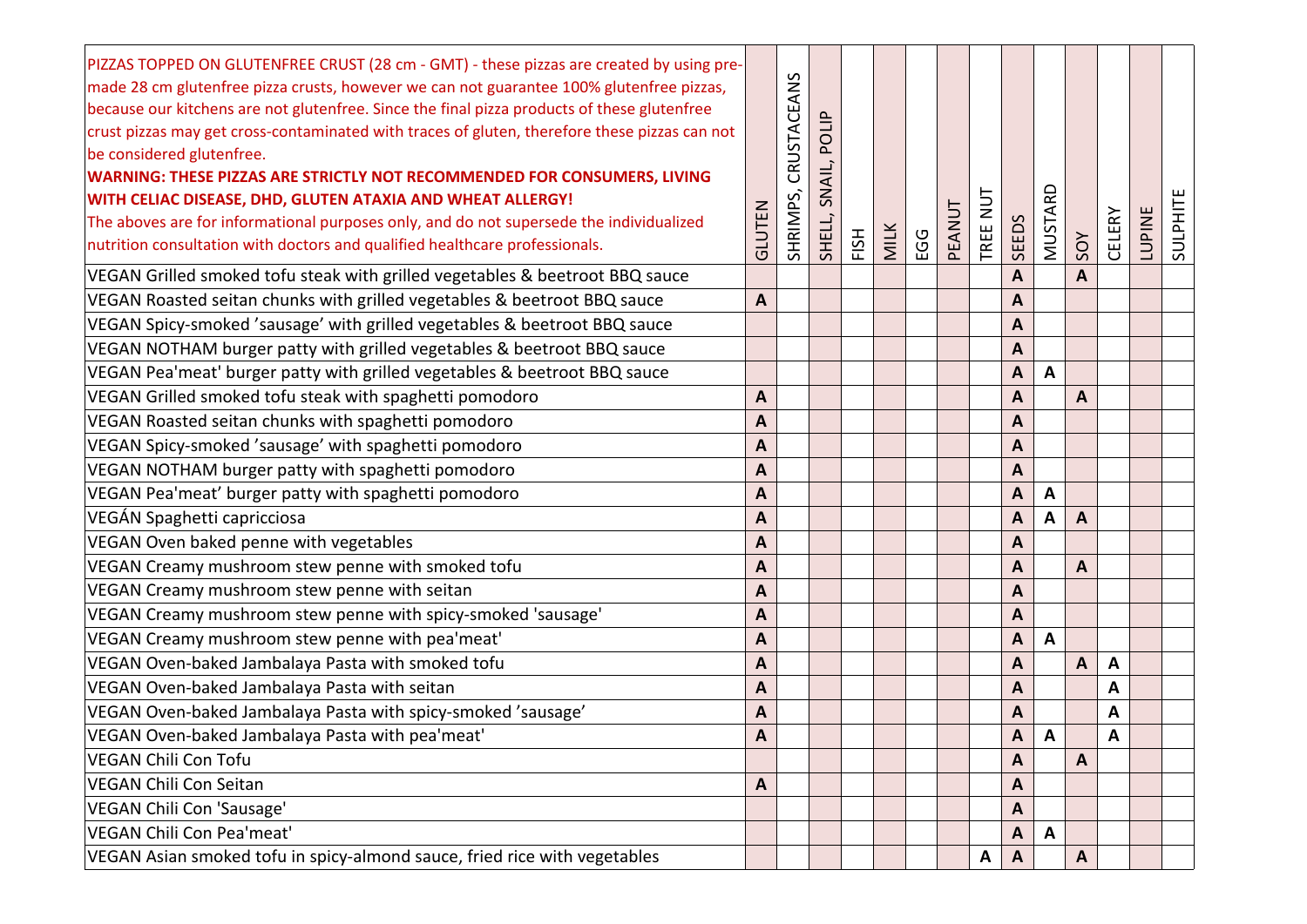| PIZZAS TOPPED ON GLUTENFREE CRUST (28 cm - GMT) - these pizzas are created by using pre-<br>made 28 cm glutenfree pizza crusts, however we can not guarantee 100% glutenfree pizzas, |                  |             |        |      |             |     |                |          |                           |                  |                |               |               |          |
|--------------------------------------------------------------------------------------------------------------------------------------------------------------------------------------|------------------|-------------|--------|------|-------------|-----|----------------|----------|---------------------------|------------------|----------------|---------------|---------------|----------|
| because our kitchens are not glutenfree. Since the final pizza products of these glutenfree                                                                                          |                  | CRUSTACEANS |        |      |             |     |                |          |                           |                  |                |               |               |          |
| crust pizzas may get cross-contaminated with traces of gluten, therefore these pizzas can not                                                                                        |                  |             | POLIP  |      |             |     |                |          |                           |                  |                |               |               |          |
| be considered glutenfree.                                                                                                                                                            |                  |             |        |      |             |     |                |          |                           |                  |                |               |               |          |
| WARNING: THESE PIZZAS ARE STRICTLY NOT RECOMMENDED FOR CONSUMERS, LIVING                                                                                                             |                  |             | SNAIL, |      |             |     |                |          |                           |                  |                |               |               |          |
| WITH CELIAC DISEASE, DHD, GLUTEN ATAXIA AND WHEAT ALLERGY!                                                                                                                           |                  |             |        |      |             |     |                |          |                           |                  |                |               |               |          |
| The aboves are for informational purposes only, and do not supersede the individualized                                                                                              |                  |             |        |      |             |     |                |          |                           |                  |                |               |               |          |
| nutrition consultation with doctors and qualified healthcare professionals.                                                                                                          | GLUTEN           | SHRIMPS,    | SHELL, | FISH | <b>MILK</b> | EGG | PEANUT         | TREE NUT | <b>SEEDS</b>              | MUSTARD          | SOY            | <b>CELERY</b> | <b>LUPINE</b> | SULPHITE |
| VEGAN Asian seitan chunks in spicy-almond sauce, fried rice with vegetables                                                                                                          | $\boldsymbol{A}$ |             |        |      |             |     |                | A        | $\overline{A}$            |                  | $\overline{A}$ |               |               |          |
| VEGAN Asian spicy-smoked 'sausage' in spicy-almond sauce, fried rice with vegetables                                                                                                 | A                |             |        |      |             |     |                | A        | $\boldsymbol{A}$          |                  | A              |               |               |          |
| VEGAN Asian pea'meat' in spicy-almond sauce, fried rice with vegetables                                                                                                              |                  |             |        |      |             |     |                | A        | $\boldsymbol{\mathsf{A}}$ | $\boldsymbol{A}$ | $\overline{A}$ |               |               |          |
| VEGAN Kung Pao spaghetti with smoked tofu                                                                                                                                            | A                |             |        |      |             |     | A              |          | $\boldsymbol{\mathsf{A}}$ |                  | $\overline{A}$ |               |               |          |
| VEGAN Kung Pao spaghetti with seitan                                                                                                                                                 | $\overline{A}$   |             |        |      |             |     | A              |          | $\boldsymbol{A}$          |                  | $\overline{A}$ |               |               |          |
| VEGAN Kung Pao spaghetti with spicy-smoked 'sausage'                                                                                                                                 | $\overline{A}$   |             |        |      |             |     | $\overline{A}$ |          | $\overline{A}$            |                  | $\overline{A}$ |               |               |          |
| VEGAN Kung Pao spaghetti with pea'meat'                                                                                                                                              | $\overline{A}$   |             |        |      |             |     | $\mathbf{A}$   |          | $\boldsymbol{A}$          | $\mathbf{A}$     | $\overline{A}$ |               |               |          |
| VEGAN Classic burger - NOTHAM burger patty                                                                                                                                           | A                |             |        |      |             |     |                |          | $\boldsymbol{A}$          | A                |                |               |               |          |
| VEGAN Classic burger - pea'meat' burger patty                                                                                                                                        | A                |             |        |      |             |     |                |          | $\boldsymbol{A}$          | A                |                |               |               |          |
| VEGAN BBQ Burger - NOTHAM burger patty                                                                                                                                               | A                |             |        |      |             |     |                |          | $\boldsymbol{A}$          | A                |                |               |               |          |
| VEGAN BBQ Burger - pea'meat' buger patty                                                                                                                                             | A                |             |        |      |             |     |                |          | $\overline{A}$            | A                |                |               |               |          |
| VEGAN Gyros burger - NOTHAM burger patty                                                                                                                                             | A                |             |        |      |             |     |                |          | $\overline{A}$            |                  |                |               |               |          |
| VEGAN Gyros burger - pea'meat' burger patty                                                                                                                                          | $\mathbf{A}$     |             |        |      |             |     |                |          | $\boldsymbol{\mathsf{A}}$ | A                |                |               |               |          |
| VEGAN Green peas stew with smoked tofu                                                                                                                                               |                  |             |        |      |             |     |                |          | $\mathbf{A}$              |                  | A              |               |               |          |
| VEGAN Green peas stew with onion flavoured seitan                                                                                                                                    | A                |             |        |      |             |     |                |          | $\overline{A}$            |                  |                |               |               |          |
| VEGAN Green peas stew with spicy-smoked 'sausage'                                                                                                                                    |                  |             |        |      |             |     |                |          | $\boldsymbol{A}$          |                  |                |               |               |          |
| VEGAN Green peas stew with NOTHAM burger patty                                                                                                                                       |                  |             |        |      |             |     |                |          | $\overline{A}$            |                  |                |               |               |          |
| VEGAN Green peas stew with pea'meat' burger patty                                                                                                                                    |                  |             |        |      |             |     |                |          | $\overline{A}$            | $\mathbf{A}$     |                |               |               |          |
| VEGAN gnocchi with green peas, basil, dried tomato and smoked tofu                                                                                                                   | $\overline{A}$   |             |        |      |             |     |                |          | $\overline{A}$            |                  | $\overline{A}$ |               |               |          |
| <b>VEGAN Shakshuka</b>                                                                                                                                                               | A                |             |        |      |             |     |                |          | A                         | Α                | $\mathbf{A}$   |               |               |          |
| VEGAN Italian tomato soup with vegan "mozzarella"                                                                                                                                    | $\overline{A}$   |             |        |      |             |     |                |          |                           |                  |                | A             |               |          |
| Gnocchi with poppy seeds and plum jam                                                                                                                                                | A                |             |        |      |             |     |                |          |                           |                  |                |               |               |          |
| <b>VEGAN ICE CREAM</b>                                                                                                                                                               |                  |             |        |      |             |     |                |          |                           |                  |                |               |               |          |
| VEGAN ND Ben & Jerry Peanut Butter Cookies (500 ml)                                                                                                                                  | $\boldsymbol{A}$ |             |        |      |             |     | A              |          |                           |                  | A              |               |               |          |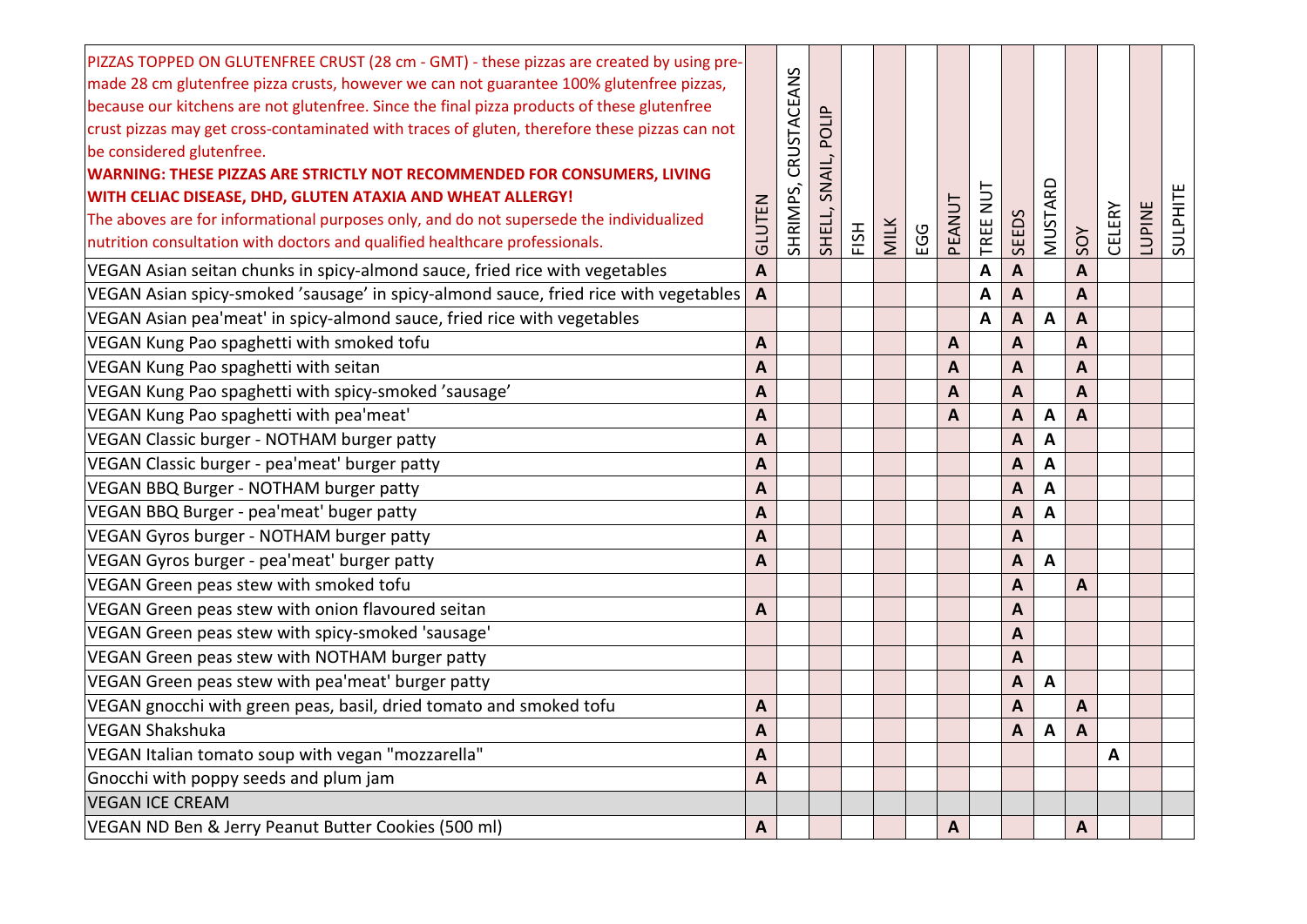| PIZZAS TOPPED ON GLUTENFREE CRUST (28 cm - GMT) - these pizzas are created by using pre-<br>made 28 cm glutenfree pizza crusts, however we can not guarantee 100% glutenfree pizzas,<br>because our kitchens are not glutenfree. Since the final pizza products of these glutenfree<br>crust pizzas may get cross-contaminated with traces of gluten, therefore these pizzas can not<br>be considered glutenfree.<br><b>WARNING: THESE PIZZAS ARE STRICTLY NOT RECOMMENDED FOR CONSUMERS, LIVING</b><br>WITH CELIAC DISEASE, DHD, GLUTEN ATAXIA AND WHEAT ALLERGY!<br>The aboves are for informational purposes only, and do not supersede the individualized<br>nutrition consultation with doctors and qualified healthcare professionals.<br><b>DON PEPE'S PAN</b> | GLUTEN       | CRUSTACEANS<br>SHRIMPS, | POLIP<br>SNAIL,<br>SHELL, | FISH | MILK           | EGG          | PEANUT | TUN<br>TREE | <b>SEEDS</b> | MUSTARD | SOY | <b>CELERY</b> | LUPINE | SULPHITE |
|-----------------------------------------------------------------------------------------------------------------------------------------------------------------------------------------------------------------------------------------------------------------------------------------------------------------------------------------------------------------------------------------------------------------------------------------------------------------------------------------------------------------------------------------------------------------------------------------------------------------------------------------------------------------------------------------------------------------------------------------------------------------------|--------------|-------------------------|---------------------------|------|----------------|--------------|--------|-------------|--------------|---------|-----|---------------|--------|----------|
| Tuscan pan                                                                                                                                                                                                                                                                                                                                                                                                                                                                                                                                                                                                                                                                                                                                                            | A            |                         |                           |      | A              |              |        |             |              |         |     |               |        |          |
| Mac & Cheese with 2 meats and 3 cheese                                                                                                                                                                                                                                                                                                                                                                                                                                                                                                                                                                                                                                                                                                                                | A            |                         |                           |      | A              |              |        |             |              |         |     |               |        |          |
| Chili con carne                                                                                                                                                                                                                                                                                                                                                                                                                                                                                                                                                                                                                                                                                                                                                       | A            |                         |                           |      | A              |              |        |             |              |         |     |               |        |          |
| Pepe Papa's chick & spinach with grilled camembert and focaccia                                                                                                                                                                                                                                                                                                                                                                                                                                                                                                                                                                                                                                                                                                       | A            |                         |                           |      | A              |              |        |             |              |         |     |               |        |          |
| Jambalaya pasta oven baked                                                                                                                                                                                                                                                                                                                                                                                                                                                                                                                                                                                                                                                                                                                                            | A            | A                       |                           |      | A              |              |        |             |              |         |     |               |        |          |
| <b>MAGIC &amp; PASTA</b>                                                                                                                                                                                                                                                                                                                                                                                                                                                                                                                                                                                                                                                                                                                                              |              |                         |                           |      |                |              |        |             |              |         |     |               |        |          |
| Bellissimo Formaggio - filled with sausage chips                                                                                                                                                                                                                                                                                                                                                                                                                                                                                                                                                                                                                                                                                                                      | A            |                         |                           |      | A              | $\mathbf{A}$ |        |             | A            |         |     |               |        |          |
| Bellissimo Formaggio - filled with cured ham                                                                                                                                                                                                                                                                                                                                                                                                                                                                                                                                                                                                                                                                                                                          | A            |                         |                           |      | A              | A            |        |             | A            |         |     |               |        |          |
| Bellissimo Formaggio - filled with prune                                                                                                                                                                                                                                                                                                                                                                                                                                                                                                                                                                                                                                                                                                                              | A            |                         |                           | A    | $\overline{A}$ | A            |        |             | $\mathbf{A}$ |         |     |               |        |          |
| Chicken Caprese                                                                                                                                                                                                                                                                                                                                                                                                                                                                                                                                                                                                                                                                                                                                                       |              |                         |                           |      | A              |              |        |             |              |         |     |               |        |          |
| Malibu Chicken                                                                                                                                                                                                                                                                                                                                                                                                                                                                                                                                                                                                                                                                                                                                                        | $\mathbf{A}$ |                         |                           |      | A              | A            |        |             |              |         |     |               |        |          |
| PastaPolloBellagio!                                                                                                                                                                                                                                                                                                                                                                                                                                                                                                                                                                                                                                                                                                                                                   | A            |                         |                           |      | A              | $\mathbf{A}$ |        |             |              |         |     |               |        |          |
| Milanese fillet of pork                                                                                                                                                                                                                                                                                                                                                                                                                                                                                                                                                                                                                                                                                                                                               | $\mathbf{A}$ |                         |                           |      | A              | A            |        |             |              |         |     |               |        |          |
| Crispy Chicken Strips & Pasta Carbonara - in crispy corn flakes coat                                                                                                                                                                                                                                                                                                                                                                                                                                                                                                                                                                                                                                                                                                  | A            |                         |                           |      | A              | A            |        |             |              |         |     |               |        |          |
| Crispy Chicken Strips & Pasta Carbonara - in panko crumbs                                                                                                                                                                                                                                                                                                                                                                                                                                                                                                                                                                                                                                                                                                             | A            |                         |                           |      | A              | A            |        |             |              |         |     |               |        |          |
| Crispy Chicken Strips & Pasta Carbonara - in parmesan                                                                                                                                                                                                                                                                                                                                                                                                                                                                                                                                                                                                                                                                                                                 | $\mathbf{A}$ |                         |                           |      | A              | A            |        |             |              |         |     |               |        |          |
| Crispy Chicken Strips & Pasta Carbonara - in sesame seeds                                                                                                                                                                                                                                                                                                                                                                                                                                                                                                                                                                                                                                                                                                             | A            |                         |                           |      | A              | $\mathbf{A}$ |        |             |              |         |     |               |        |          |
| Chicken Parmigiana alla Carbonara                                                                                                                                                                                                                                                                                                                                                                                                                                                                                                                                                                                                                                                                                                                                     | $\mathbf{A}$ |                         |                           |      | A              | A            |        |             |              |         |     |               |        |          |
| Chicken Parmigiana alla Bolognese                                                                                                                                                                                                                                                                                                                                                                                                                                                                                                                                                                                                                                                                                                                                     | A            |                         |                           |      | A              | A            |        |             |              |         |     |               |        |          |
| Chicken Parmigiana alla Don Pepe                                                                                                                                                                                                                                                                                                                                                                                                                                                                                                                                                                                                                                                                                                                                      | A            |                         |                           |      | A              | A            |        |             |              |         |     |               |        |          |
| Cheddar risotto side - chicken parmigiana                                                                                                                                                                                                                                                                                                                                                                                                                                                                                                                                                                                                                                                                                                                             |              |                         |                           |      | A              |              |        |             |              |         |     |               |        |          |
| Spaghetti alla Milanese side - chicken parmigiana                                                                                                                                                                                                                                                                                                                                                                                                                                                                                                                                                                                                                                                                                                                     | A            |                         |                           |      | А              |              |        |             |              |         |     |               |        |          |
| Tomato spagetti side - chicken parmigiana                                                                                                                                                                                                                                                                                                                                                                                                                                                                                                                                                                                                                                                                                                                             | $\mathbf{A}$ |                         |                           |      |                |              |        |             |              |         |     |               |        |          |
| Gnocchi with dried tomatoes, olives and bacon side - chicken parmigiana                                                                                                                                                                                                                                                                                                                                                                                                                                                                                                                                                                                                                                                                                               | $\mathbf{A}$ |                         |                           |      | A              |              |        |             |              |         |     |               |        |          |
| Creamy carbonara casarecce side - chicken parmigiana                                                                                                                                                                                                                                                                                                                                                                                                                                                                                                                                                                                                                                                                                                                  | $\mathbf{A}$ |                         |                           |      | A              |              |        |             |              |         |     |               |        |          |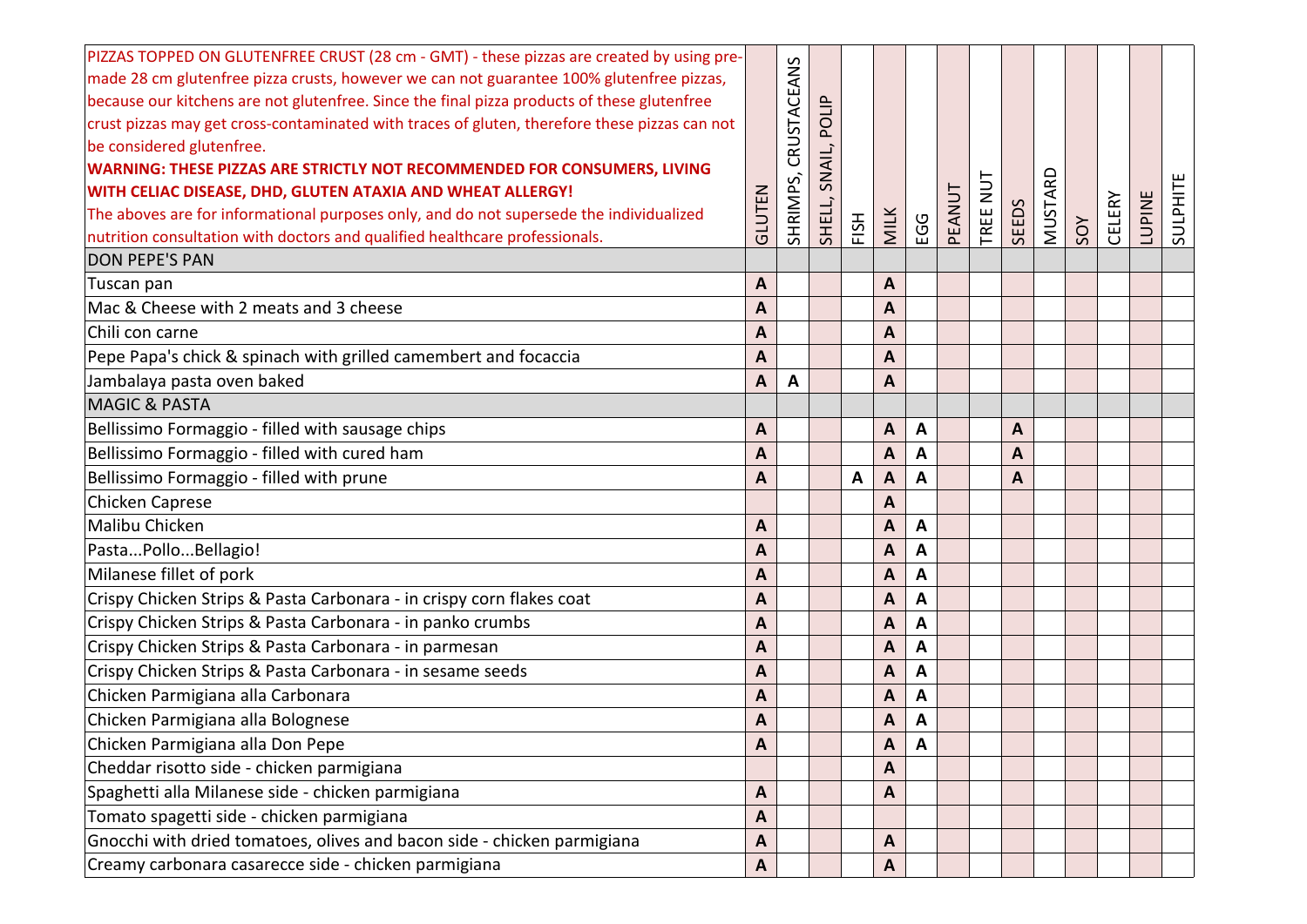| PIZZAS TOPPED ON GLUTENFREE CRUST (28 cm - GMT) - these pizzas are created by using pre-<br>made 28 cm glutenfree pizza crusts, however we can not guarantee 100% glutenfree pizzas,<br>because our kitchens are not glutenfree. Since the final pizza products of these glutenfree<br>crust pizzas may get cross-contaminated with traces of gluten, therefore these pizzas can not<br>be considered glutenfree.<br><b>WARNING: THESE PIZZAS ARE STRICTLY NOT RECOMMENDED FOR CONSUMERS, LIVING</b><br><b>WITH CELIAC DISEASE, DHD, GLUTEN ATAXIA AND WHEAT ALLERGY!</b><br>The aboves are for informational purposes only, and do not supersede the individualized<br>nutrition consultation with doctors and qualified healthcare professionals. | GLUTEN         | CRUSTACEANS<br>SHRIMPS, | POLIP<br>SNAIL,<br>SHELL, | FISH         | <b>MILK</b>               | EGG                       | PEANUT | $\overline{u}$<br>TREE | <b>SEEDS</b> | MUSTARD      | SOY | CELERY       | <b>LUPINE</b> | SULPHITE |
|-----------------------------------------------------------------------------------------------------------------------------------------------------------------------------------------------------------------------------------------------------------------------------------------------------------------------------------------------------------------------------------------------------------------------------------------------------------------------------------------------------------------------------------------------------------------------------------------------------------------------------------------------------------------------------------------------------------------------------------------------------|----------------|-------------------------|---------------------------|--------------|---------------------------|---------------------------|--------|------------------------|--------------|--------------|-----|--------------|---------------|----------|
| Creamy spaghetti with spinach and dried tomato side - chicken parmigiana                                                                                                                                                                                                                                                                                                                                                                                                                                                                                                                                                                                                                                                                            | A              |                         |                           |              | A                         |                           |        |                        |              |              |     |              |               |          |
| Tuscan spinach cream cheese risotto side - chicken parmigiana                                                                                                                                                                                                                                                                                                                                                                                                                                                                                                                                                                                                                                                                                       |                |                         |                           |              | A                         |                           |        |                        |              |              |     |              |               |          |
| <b>RISOTTOS</b>                                                                                                                                                                                                                                                                                                                                                                                                                                                                                                                                                                                                                                                                                                                                     |                |                         |                           |              |                           |                           |        |                        |              |              |     |              |               |          |
| Creamy risotto with gamberoni & salmon                                                                                                                                                                                                                                                                                                                                                                                                                                                                                                                                                                                                                                                                                                              |                |                         | A                         | $\mathsf{A}$ | A                         |                           |        |                        |              |              |     | $\mathbf{A}$ |               |          |
| Zucchini chicken risotto                                                                                                                                                                                                                                                                                                                                                                                                                                                                                                                                                                                                                                                                                                                            |                |                         |                           |              | A                         |                           |        |                        |              |              |     | A            |               |          |
| <b>Wonder Duck risotto</b>                                                                                                                                                                                                                                                                                                                                                                                                                                                                                                                                                                                                                                                                                                                          |                |                         |                           |              | A                         |                           |        |                        |              |              |     | A            |               |          |
| Zucchini risotto with grilled goat cheese                                                                                                                                                                                                                                                                                                                                                                                                                                                                                                                                                                                                                                                                                                           |                |                         |                           |              | A                         |                           |        |                        |              |              |     | A            |               |          |
| Porcini risotto                                                                                                                                                                                                                                                                                                                                                                                                                                                                                                                                                                                                                                                                                                                                     |                |                         |                           |              | A                         |                           |        |                        |              |              |     | A            |               |          |
| <b>PASTAS</b>                                                                                                                                                                                                                                                                                                                                                                                                                                                                                                                                                                                                                                                                                                                                       |                |                         |                           |              |                           |                           |        |                        |              |              |     |              |               |          |
| Spaghetti alla Bolognese                                                                                                                                                                                                                                                                                                                                                                                                                                                                                                                                                                                                                                                                                                                            | A              |                         |                           |              | A                         |                           |        |                        |              |              |     |              |               |          |
| Spaghetti alla Carbonara                                                                                                                                                                                                                                                                                                                                                                                                                                                                                                                                                                                                                                                                                                                            | A              |                         |                           |              | A                         | A                         |        | A                      |              |              |     |              |               |          |
| Oven-baked chicken penne                                                                                                                                                                                                                                                                                                                                                                                                                                                                                                                                                                                                                                                                                                                            | $\overline{A}$ |                         |                           |              | A                         |                           |        |                        |              |              |     |              |               |          |
| Lasagne alla Bolognese                                                                                                                                                                                                                                                                                                                                                                                                                                                                                                                                                                                                                                                                                                                              | A              |                         |                           |              | A                         |                           |        |                        |              |              |     |              |               |          |
| Spaghetti alla Milanese                                                                                                                                                                                                                                                                                                                                                                                                                                                                                                                                                                                                                                                                                                                             | A              |                         |                           |              | A                         |                           |        |                        |              |              |     |              |               |          |
| Alfredo pasta                                                                                                                                                                                                                                                                                                                                                                                                                                                                                                                                                                                                                                                                                                                                       | A              |                         |                           |              | A                         |                           |        |                        |              |              |     |              |               |          |
| Hawaii spagetti                                                                                                                                                                                                                                                                                                                                                                                                                                                                                                                                                                                                                                                                                                                                     | A              |                         |                           |              | A                         |                           |        |                        |              |              |     |              |               |          |
| Penne Portobello                                                                                                                                                                                                                                                                                                                                                                                                                                                                                                                                                                                                                                                                                                                                    | A              |                         |                           |              | A                         |                           |        |                        |              |              |     |              |               |          |
| Penne Arrabbiata                                                                                                                                                                                                                                                                                                                                                                                                                                                                                                                                                                                                                                                                                                                                    | A              |                         |                           |              | A                         |                           |        |                        |              |              |     | A            |               |          |
| Spaghetti Aglio e Olio                                                                                                                                                                                                                                                                                                                                                                                                                                                                                                                                                                                                                                                                                                                              | A              |                         |                           |              | A                         |                           |        |                        |              |              |     | A            |               |          |
| Creamy spaghetti with spinach, dried tomato and grilled salmon dices                                                                                                                                                                                                                                                                                                                                                                                                                                                                                                                                                                                                                                                                                | A              |                         |                           | A            | $\overline{A}$            |                           |        |                        | $\mathbf{A}$ |              |     | A            |               |          |
| <b>BURGERS</b>                                                                                                                                                                                                                                                                                                                                                                                                                                                                                                                                                                                                                                                                                                                                      |                |                         |                           |              |                           |                           |        |                        |              |              |     |              |               |          |
| Classic burger                                                                                                                                                                                                                                                                                                                                                                                                                                                                                                                                                                                                                                                                                                                                      | A              |                         |                           |              | A                         | A                         |        |                        | $\mathsf{A}$ | A            |     |              |               |          |
| Don Pepe burger                                                                                                                                                                                                                                                                                                                                                                                                                                                                                                                                                                                                                                                                                                                                     | A              |                         |                           |              | A                         | $\mathbf{A}$              |        |                        | $\mathbf{A}$ | $\mathbf{A}$ |     |              |               |          |
| <b>DPFC</b> burger                                                                                                                                                                                                                                                                                                                                                                                                                                                                                                                                                                                                                                                                                                                                  | A              |                         |                           |              | A                         | A                         |        |                        | $\mathsf{A}$ | A            |     |              |               |          |
| Cowboy burger                                                                                                                                                                                                                                                                                                                                                                                                                                                                                                                                                                                                                                                                                                                                       | $\mathsf{A}$   |                         |                           |              | $\boldsymbol{\mathsf{A}}$ | $\boldsymbol{\mathsf{A}}$ |        |                        | A            | $\mathbf{A}$ |     |              |               |          |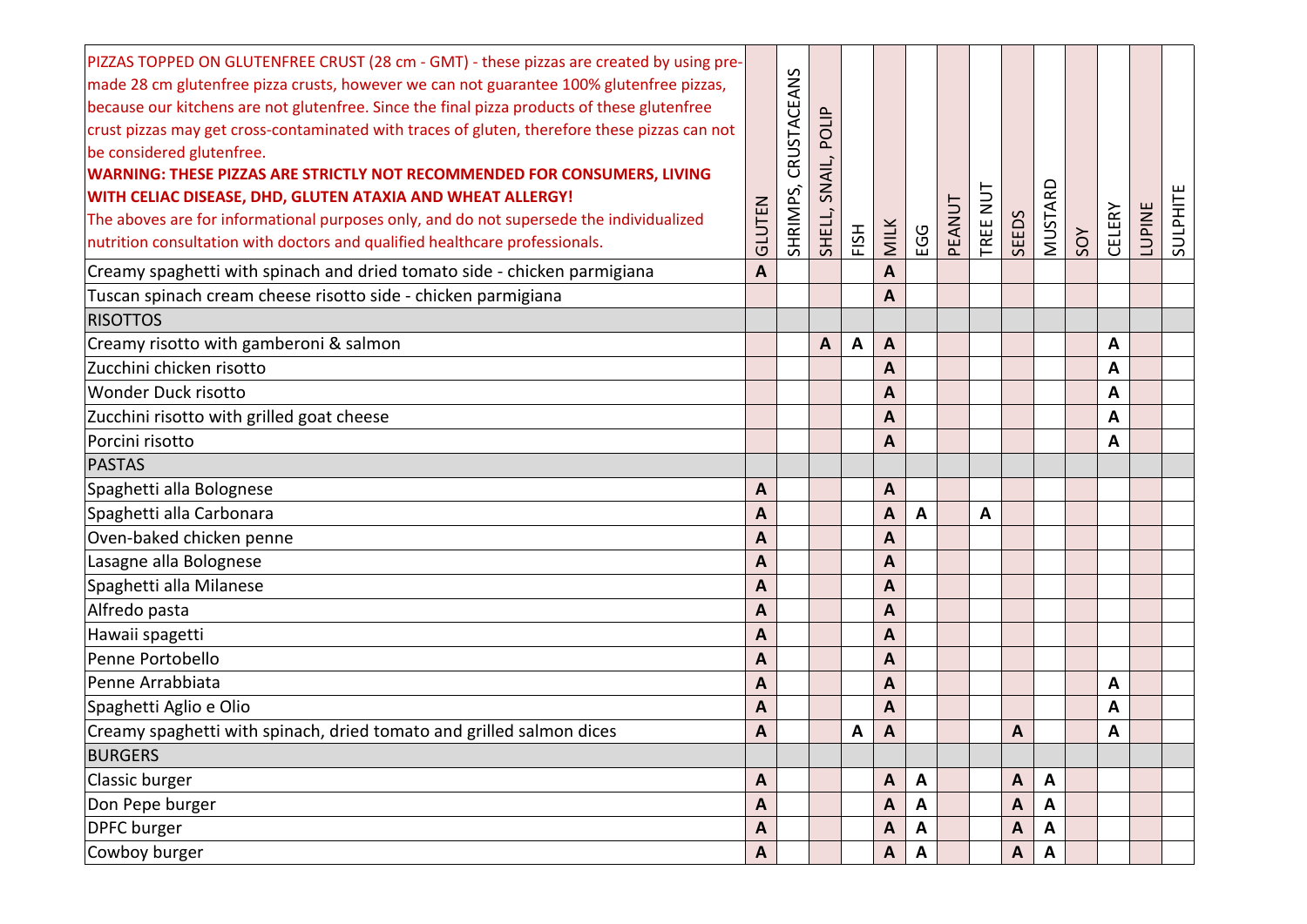| PIZZAS TOPPED ON GLUTENFREE CRUST (28 cm - GMT) - these pizzas are created by using pre-<br>made 28 cm glutenfree pizza crusts, however we can not guarantee 100% glutenfree pizzas,<br>because our kitchens are not glutenfree. Since the final pizza products of these glutenfree<br>crust pizzas may get cross-contaminated with traces of gluten, therefore these pizzas can not<br>be considered glutenfree.<br>WARNING: THESE PIZZAS ARE STRICTLY NOT RECOMMENDED FOR CONSUMERS, LIVING<br>WITH CELIAC DISEASE, DHD, GLUTEN ATAXIA AND WHEAT ALLERGY!<br>The aboves are for informational purposes only, and do not supersede the individualized<br>nutrition consultation with doctors and qualified healthcare professionals.<br>Crunchy Chicken burger | GLUTEN<br>A  | CRUSTACEANS<br>SHRIMPS, | POLIP<br>SNAIL,<br>SHELL, | FISH | <b>MILK</b><br>A | EGG<br>A     | PEANUT | TREE NUT | <b>SEEDS</b><br>$\boldsymbol{A}$ | MUSTARD<br>A | SOY | CELERY | LUPINE | SULPHITE |
|-----------------------------------------------------------------------------------------------------------------------------------------------------------------------------------------------------------------------------------------------------------------------------------------------------------------------------------------------------------------------------------------------------------------------------------------------------------------------------------------------------------------------------------------------------------------------------------------------------------------------------------------------------------------------------------------------------------------------------------------------------------------|--------------|-------------------------|---------------------------|------|------------------|--------------|--------|----------|----------------------------------|--------------|-----|--------|--------|----------|
| Sombrero burger                                                                                                                                                                                                                                                                                                                                                                                                                                                                                                                                                                                                                                                                                                                                                 | A            |                         |                           |      | A                | A            |        |          | A                                | A            |     |        |        |          |
| <b>DON PEPE FRIED CHICKEN</b>                                                                                                                                                                                                                                                                                                                                                                                                                                                                                                                                                                                                                                                                                                                                   |              |                         |                           |      |                  |              |        |          |                                  |              |     |        |        |          |
| Don Pepe Fried Chicken Duo/Super size                                                                                                                                                                                                                                                                                                                                                                                                                                                                                                                                                                                                                                                                                                                           | A            |                         |                           |      | A                | A            |        |          |                                  |              |     |        |        |          |
| <b>ORIENTAL FLAVORS</b>                                                                                                                                                                                                                                                                                                                                                                                                                                                                                                                                                                                                                                                                                                                                         |              |                         |                           |      |                  |              |        |          |                                  |              |     |        |        |          |
| Tom Yum - spicy Thai chicken soup                                                                                                                                                                                                                                                                                                                                                                                                                                                                                                                                                                                                                                                                                                                               |              |                         |                           | A    |                  |              |        |          |                                  |              | A   |        |        |          |
| Crumbed chicken bites in honey-chili sauce with sesame seeds, soba pasta with fried $v \cdot A$                                                                                                                                                                                                                                                                                                                                                                                                                                                                                                                                                                                                                                                                 |              |                         |                           |      |                  | A            |        |          | $\boldsymbol{A}$                 |              | A   |        |        |          |
| Nasi Goreng - Asian fried rice with chicken and shrimp                                                                                                                                                                                                                                                                                                                                                                                                                                                                                                                                                                                                                                                                                                          |              | Α                       |                           |      |                  | A            |        |          |                                  |              | A   |        |        |          |
| Kung Pao - spaghetti with duck                                                                                                                                                                                                                                                                                                                                                                                                                                                                                                                                                                                                                                                                                                                                  | A            |                         |                           |      |                  |              |        | A        |                                  |              | A   |        |        |          |
| Chicken in spicy almond sauce with fried rice and egg                                                                                                                                                                                                                                                                                                                                                                                                                                                                                                                                                                                                                                                                                                           |              |                         |                           |      |                  | A            |        | A        |                                  |              | A   |        |        |          |
| <b>TRADITIONALLY HUNGARIAN</b>                                                                                                                                                                                                                                                                                                                                                                                                                                                                                                                                                                                                                                                                                                                                  |              |                         |                           |      |                  |              |        |          |                                  |              |     |        |        |          |
| Grandma's goulash veal soup                                                                                                                                                                                                                                                                                                                                                                                                                                                                                                                                                                                                                                                                                                                                     |              |                         |                           |      |                  |              |        |          |                                  |              |     | A      |        |          |
| Potato pan layered with egg, sausage and bacon, baked in cheese                                                                                                                                                                                                                                                                                                                                                                                                                                                                                                                                                                                                                                                                                                 |              |                         |                           |      | A                | A            |        |          |                                  |              |     |        |        |          |
| Oven-baked pasta with cottage cheese and bacon                                                                                                                                                                                                                                                                                                                                                                                                                                                                                                                                                                                                                                                                                                                  | A            |                         |                           |      | A                |              |        |          |                                  |              |     |        |        |          |
| Fried chicken liver with potatoes on parsley                                                                                                                                                                                                                                                                                                                                                                                                                                                                                                                                                                                                                                                                                                                    | A            |                         |                           |      | A                | A            |        |          |                                  |              |     |        |        |          |
| Grandma's pork stew with potato and home made cabbage salad                                                                                                                                                                                                                                                                                                                                                                                                                                                                                                                                                                                                                                                                                                     |              |                         |                           |      |                  |              |        |          |                                  |              |     | A      |        |          |
| Battered pork meat with peas and rice                                                                                                                                                                                                                                                                                                                                                                                                                                                                                                                                                                                                                                                                                                                           | A            |                         |                           |      | A                | A            |        |          |                                  |              |     |        |        |          |
| Veal stew with noodles fried on eggs                                                                                                                                                                                                                                                                                                                                                                                                                                                                                                                                                                                                                                                                                                                            | A            |                         |                           |      | A                | A            |        |          |                                  |              |     |        |        |          |
| <b>FROM CHICKEN TO TURKEY</b>                                                                                                                                                                                                                                                                                                                                                                                                                                                                                                                                                                                                                                                                                                                                   |              |                         |                           |      |                  |              |        |          |                                  |              |     |        |        |          |
| Chicken breast filled with cheese and ham, garnished with rice and french fries                                                                                                                                                                                                                                                                                                                                                                                                                                                                                                                                                                                                                                                                                 | A            |                         |                           |      | A                | $\mathbf{A}$ |        |          |                                  |              |     |        |        |          |
| Fried chicken breast with greek salad                                                                                                                                                                                                                                                                                                                                                                                                                                                                                                                                                                                                                                                                                                                           |              |                         |                           |      | A                |              |        |          |                                  |              |     |        |        |          |
| Chicken breast in crisky corn flakes coat with cheddar-bacon sweet potato                                                                                                                                                                                                                                                                                                                                                                                                                                                                                                                                                                                                                                                                                       | A            |                         |                           |      | A                | A            |        |          |                                  |              |     |        |        |          |
| Chicken breast in panko crumbs garnished with jasmine rice and cheedar cheese                                                                                                                                                                                                                                                                                                                                                                                                                                                                                                                                                                                                                                                                                   | A            |                         |                           |      | A                | A            |        |          |                                  |              |     |        |        |          |
| Roasted turkey medallions with honey-mustard potato                                                                                                                                                                                                                                                                                                                                                                                                                                                                                                                                                                                                                                                                                                             |              |                         |                           |      | A                | A            |        |          |                                  | A            |     |        |        |          |
| Parmesan breaded chicken breast with ruccola and jasmine rice                                                                                                                                                                                                                                                                                                                                                                                                                                                                                                                                                                                                                                                                                                   | $\mathbf{A}$ |                         |                           |      | A                | A            |        |          |                                  |              |     |        |        |          |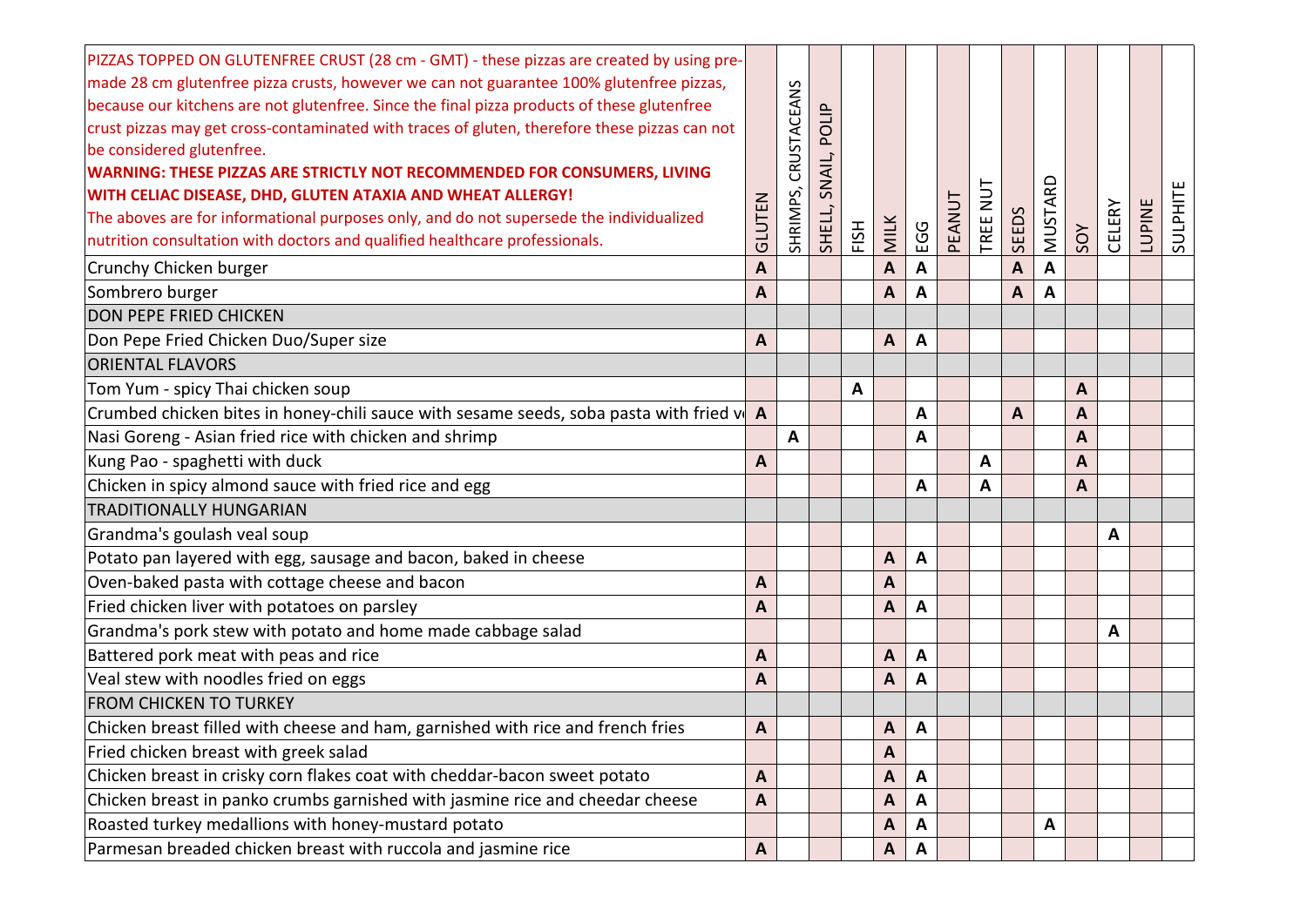| PIZZAS TOPPED ON GLUTENFREE CRUST (28 cm - GMT) - these pizzas are created by using pre-<br>made 28 cm glutenfree pizza crusts, however we can not guarantee 100% glutenfree pizzas,<br>because our kitchens are not glutenfree. Since the final pizza products of these glutenfree<br>crust pizzas may get cross-contaminated with traces of gluten, therefore these pizzas can not<br>be considered glutenfree.<br>WARNING: THESE PIZZAS ARE STRICTLY NOT RECOMMENDED FOR CONSUMERS, LIVING<br>WITH CELIAC DISEASE, DHD, GLUTEN ATAXIA AND WHEAT ALLERGY!<br>The aboves are for informational purposes only, and do not supersede the individualized<br>nutrition consultation with doctors and qualified healthcare professionals. | GLUTEN       | CRUSTACEANS<br>SHRIMPS, | POLIP<br>SNAIL,<br>SHELL, | FISH | <b>MILK</b> | EGG | PEANUT       | $\overline{u}$<br>TREE | SEEDS        | MUSTARD | SOY            | CELERY       | LUPINE | SULPHITE |
|---------------------------------------------------------------------------------------------------------------------------------------------------------------------------------------------------------------------------------------------------------------------------------------------------------------------------------------------------------------------------------------------------------------------------------------------------------------------------------------------------------------------------------------------------------------------------------------------------------------------------------------------------------------------------------------------------------------------------------------|--------------|-------------------------|---------------------------|------|-------------|-----|--------------|------------------------|--------------|---------|----------------|--------------|--------|----------|
| XXL turkey steak in breadcrumbs, without side dish                                                                                                                                                                                                                                                                                                                                                                                                                                                                                                                                                                                                                                                                                    | A            |                         |                           |      |             | A   |              |                        |              |         |                |              |        |          |
| XXL turkey steak in crispy cornflakes coat filled with cheese and ham, without side dist                                                                                                                                                                                                                                                                                                                                                                                                                                                                                                                                                                                                                                              | A            |                         |                           |      | A           | A   |              |                        |              |         |                |              |        |          |
| XXL turkey steak in crispy cornflakes coat, without side dish                                                                                                                                                                                                                                                                                                                                                                                                                                                                                                                                                                                                                                                                         | A            |                         |                           |      |             | A   |              |                        | $\mathbf{A}$ |         |                |              |        |          |
| Wiener Schnitzza - Caprese - Viennese bread / crispy corn flakes coat                                                                                                                                                                                                                                                                                                                                                                                                                                                                                                                                                                                                                                                                 | A            |                         |                           |      | A           | A   |              |                        |              |         |                |              |        |          |
| Wiener Schnitzza - Greek - Viennese bread / crispy corn flakes coat                                                                                                                                                                                                                                                                                                                                                                                                                                                                                                                                                                                                                                                                   | A            |                         |                           |      | A           | A   |              |                        |              |         |                |              |        |          |
| Wiener Schnitzza - Hawaii - Viennese bread / crispy corn flakes coat                                                                                                                                                                                                                                                                                                                                                                                                                                                                                                                                                                                                                                                                  | A            |                         |                           |      | A           | A   |              |                        |              |         |                |              |        |          |
| Wiener Schnitzza - Mexican - Viennese bread / crispy corn flakes coat                                                                                                                                                                                                                                                                                                                                                                                                                                                                                                                                                                                                                                                                 | A            |                         |                           |      | A           | A   |              |                        |              |         |                |              |        |          |
| Chicken wings                                                                                                                                                                                                                                                                                                                                                                                                                                                                                                                                                                                                                                                                                                                         |              |                         |                           |      |             |     |              |                        |              |         |                |              |        |          |
| Don Pepe's rusty chicken wings                                                                                                                                                                                                                                                                                                                                                                                                                                                                                                                                                                                                                                                                                                        |              |                         |                           |      |             |     |              |                        |              |         |                | $\mathbf{A}$ |        |          |
| Don Pepe's breaded chicken wings                                                                                                                                                                                                                                                                                                                                                                                                                                                                                                                                                                                                                                                                                                      | A            |                         |                           |      |             | A   |              |                        |              |         |                | A            |        |          |
| <b>DESSERTS AND ICE CREAMS</b>                                                                                                                                                                                                                                                                                                                                                                                                                                                                                                                                                                                                                                                                                                        |              |                         |                           |      |             |     |              |                        |              |         |                |              |        |          |
| Gnocchi with poppy seeds and plum jam                                                                                                                                                                                                                                                                                                                                                                                                                                                                                                                                                                                                                                                                                                 | A            |                         |                           |      |             |     |              |                        |              |         |                |              |        |          |
| Don Pepe's pancake                                                                                                                                                                                                                                                                                                                                                                                                                                                                                                                                                                                                                                                                                                                    | A            |                         |                           |      | A           | A   |              | A                      |              |         | ?              |              |        |          |
| Somló trifle                                                                                                                                                                                                                                                                                                                                                                                                                                                                                                                                                                                                                                                                                                                          | A            |                         |                           |      | A           | A   |              | $\mathsf{A}$           |              |         | ?              |              |        |          |
| Tiramisu                                                                                                                                                                                                                                                                                                                                                                                                                                                                                                                                                                                                                                                                                                                              | A            |                         |                           |      | A           | A   |              |                        |              |         | $\mathbf{P}$   |              |        |          |
| Pepe's cottage cheese dumplings                                                                                                                                                                                                                                                                                                                                                                                                                                                                                                                                                                                                                                                                                                       | A            |                         |                           |      | A           | A   |              |                        |              |         |                |              |        |          |
| White chocolate mousse with brownie                                                                                                                                                                                                                                                                                                                                                                                                                                                                                                                                                                                                                                                                                                   | A            |                         |                           |      | A           | A   |              |                        |              |         | ?              |              |        |          |
| Cheesecake with strawberry sauce or choose your favourite sauce                                                                                                                                                                                                                                                                                                                                                                                                                                                                                                                                                                                                                                                                       | A            |                         |                           |      | A           | A   |              |                        |              |         | $\overline{?}$ |              |        |          |
| - jam (Plum, apricot, blueberries, strawberry)                                                                                                                                                                                                                                                                                                                                                                                                                                                                                                                                                                                                                                                                                        |              |                         |                           |      |             |     |              |                        |              |         |                |              |        |          |
| - vanilla, chocolate or caramell sauce                                                                                                                                                                                                                                                                                                                                                                                                                                                                                                                                                                                                                                                                                                |              |                         |                           |      | A           |     |              |                        |              |         |                |              |        |          |
| Kaiserschmarrn - Emperor' Mess with dried fruits and figs with dressings                                                                                                                                                                                                                                                                                                                                                                                                                                                                                                                                                                                                                                                              | A            |                         |                           |      | A           |     |              |                        |              |         |                |              |        |          |
| jam (Plum, apricot, blueberries, strawberry)                                                                                                                                                                                                                                                                                                                                                                                                                                                                                                                                                                                                                                                                                          |              |                         |                           |      |             |     |              |                        |              |         |                |              |        |          |
| vanilla, chocolate or caramell sauce                                                                                                                                                                                                                                                                                                                                                                                                                                                                                                                                                                                                                                                                                                  |              |                         |                           |      | A           |     |              |                        |              |         |                |              |        |          |
| Ben&Jerry Vegan Choc Fudge Brownie 465 ml                                                                                                                                                                                                                                                                                                                                                                                                                                                                                                                                                                                                                                                                                             | A            |                         |                           |      |             |     |              | A                      |              |         | A              |              |        |          |
| Ben&Jerry's Vegan Netflix & Chill'D 465 ml                                                                                                                                                                                                                                                                                                                                                                                                                                                                                                                                                                                                                                                                                            | $\mathbf{A}$ |                         |                           |      |             |     | $\mathbf{A}$ | $\mathbf{A}$           |              |         | A              |              |        |          |